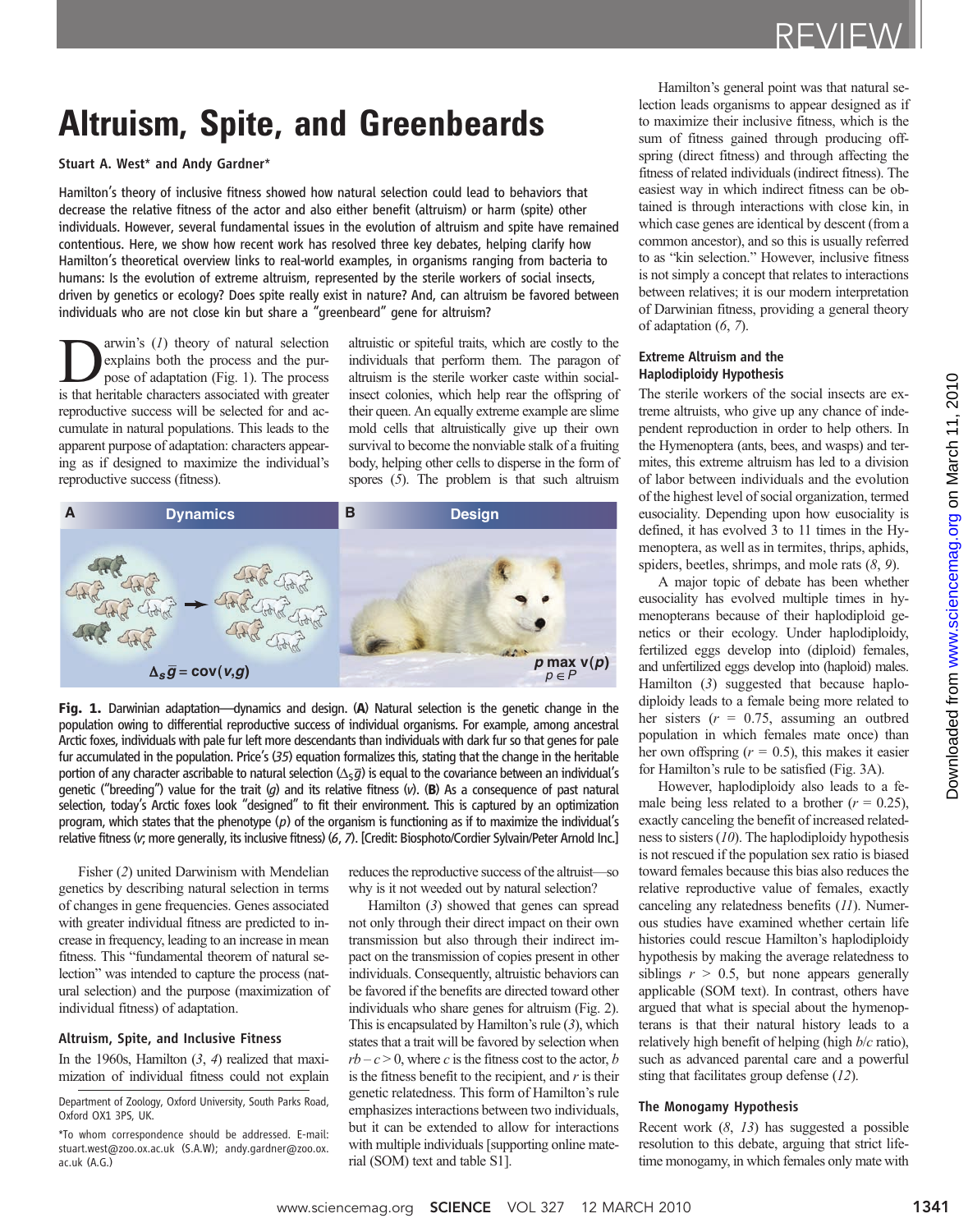

Fig. 2. Mechanisms for altruism, spite, and reciprocity. (A) Altruism can be favored if it is preferentially directed toward relatives. (B) Reciprocity is favored when it makes the actor more likely to receive help in the future. Reciprocity relies upon a future direct fitness benefit for cooperation and so is not altruistic. (C) Spite can be favored if it is preferentially directed toward relatively unrelated individuals, whose loss improves the fitness of relatives. (D) Greenbeards are favored by directing altruism toward fellow greenbeard individuals or spite toward nonbearded individuals.

one male in their entire life, is crucial for the evolution of eusociality. Monogamy leads to a potential worker being equally related  $(r = 0.5)$ to her own offspring and to the offspring of her mother (siblings). In this case, any small efficiency benefit for rearing siblings over their own offspring  $(b/c > 1)$  will favor eusociality (Fig. 3B).

In contrast, even a low probability of multiple mating means that potential workers would be more related to their own offspring. In this case, costly helping would require a significant efficiency advantage to rearing siblings over own offspring (Fig. 3C). Until group living is established, allowing the evolution of specialized cooperative behavior and division of labor, the ratio  $b/c$  cannot be expected to greatly exceed 1. For example, feeding a sibling is unlikely to be hugely more beneficial than feeding an offspring by the same amount. Consequently, in the absence of strict monogamy the population cannot even get started on the road to eusociality.

In support of this hypothesis, comparative studies have found monogamy to be the ancestral state in all the independent origins of eusociality studied (9, 14). Monogamy originated first, giving a high relatedness, and then when ecological conditions led to a high enough b/c, eusociality evolved (SOM text). Important ecological conditions include "life insurance" benefits of allowing helpers to complete parental care after the death of the mother (for example, ants, bees, and wasps), and "fortress defense" benefits of remaining to help use or defend a food source, when opportunities for successful migration are low (for example, aphids, beetles, termites, thrips, and shrimps) (12, 14).

There are some eusocial species in which queens mate multiply. However, this is a derived condition that has evolved after workers have already lost the ability to mate and realize full reproductive potential (9). Furthermore, these species have had the time to evolve division of labor and specialized helping behaviors, giving a substantial  $b/c$ .

The beauty of the monogamy hypothesis is that it simplifies our understanding of how eusociality evolved, emphasizing that the interaction between kinship and ecology is fundamental and that they are not competing explanations (8, 13). For example, the search for how to increase relatedness

to siblings  $(r > 0.5)$  has been a red herring; what is key is that average relatedness stays at 0.5. Other red herrings include the possibility for eusociality to have evolved via cooperation between sisters (the parasocial route) because that would lead to  $r < 0.5$  (8) and the suggestion that high relatedness is a consequence rather than a cause of eusociality  $(15)$ , in which case the observed correlation with monogamy would not be predicted (9). Finally, the monogamy hypothesis suggests that factors that facilitate monogamy, such as lifetime storage of sperm by females, are also important in explaining the distribution of eusociality.

#### Get the Right Spite

Inclusive-fitness theory explains altruism but also has a darker side. Spiteful traits, which are harmful to both actor and recipient, may be favored (4). Considering the classic two-party version of Hamilton's rule, if  $c$  is positive (which is costly to the actor), and  $b$  is negative (which is costly to the recipient), then  $rb-c>0$  can be satisfied if relatedness  $(r)$  is negative. Negative relatedness may seem a bizarre concept, but it simply means that the recipient is less related to the actor than is an average member of the population (SOM text).

Another way to think about spite is to distinguish between the primary recipient of the harming behavior (the individual physically attacked) and those secondarily influenced as a byproduct of this (those experiencing reduced competition from the harmed individual) (16, 17). From this perspective, spite can be favored if the actor is more related to the secondary recipients (who benefit) than to the primary recipients (who are harmed). Spite can therefore be thought of as altruism toward the secondary recipients: Harming an individual can be favored if this provides a





Fig. 3. Monogamy paves the way to eusociality. (A) The haplodiploidy hypothesis relies on individuals being more related to siblings than offspring, making siblings worth more than offspring. As originally envisioned, this appears to have been a red herring. (B) The monogamy hypothesis emphasizes that if an individual is equally related to its siblings and its offspring, even a very slight efficiency benefit for raising siblings translates into a selective advantage for helping. (C) Without strict monogamy, individuals are more related to their offspring than they are to their siblings so that a large efficiency benefit is required in order for sibling-rearing to be favored. (D) Sterile workers caring for brood in the ant Camponotus herculeanus. (E) A lifetime monogamous pair from the termite Reticulitermes flavipes. (F) Nonbreeding workers in the shrimp Synalpheus regalis. [Photos provided by David Nash, Barbara Thorne, and Emmett Duffy]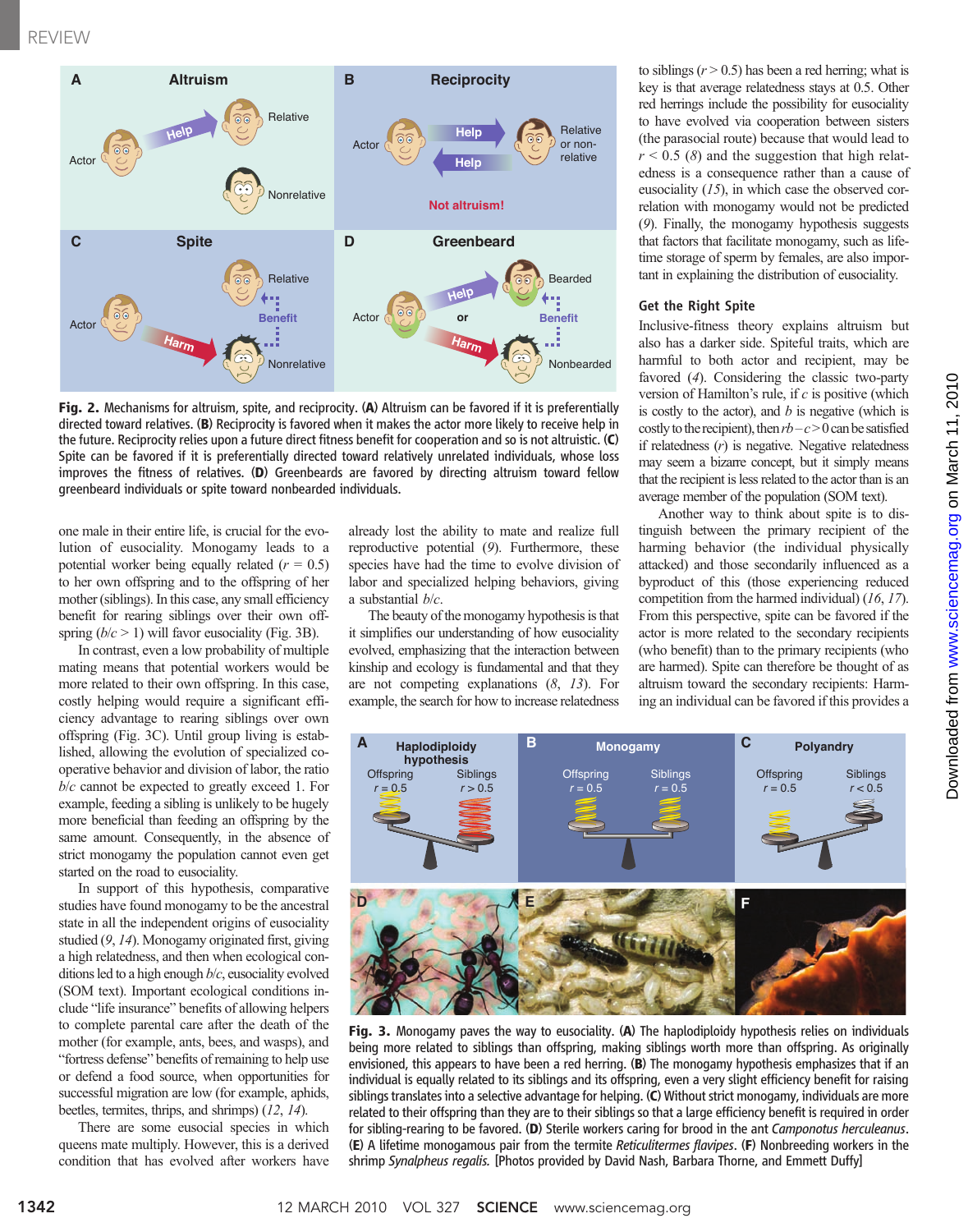benefit to closer relatives (Fig. 2C). These two different encapsulations of spite are different ways of looking at the same thing, using either a two- or three-party Hamilton's rule (SOM text)  $(16, 17)$ . If the actor is more closely related to the secondary recipients than the primary recipients in a three-party rule, then this leads to a negative relatedness in the two-party rule.

Although many behaviors have been suggested as spiteful, they are usually explained as selfish behaviors that are costly to the recipient but provide a benefit to the actor  $(c <$ 0) (Table 1). This benefit is often a reduction in future competition for

resources, for the actor or their offspring, with confusion arising because the direct fitness consequences were only considered in the short term and not over the lifetime of the actor (SOM text) (18). What matters for natural selection are fitness consequences over the entire lifetime and not some arbitrary period. For example, herring gulls kill the chicks at neighboring nests, but this reduces the future competition over resources for both themselves and their offspring. Furthermore, there is no evidence that such examples involve a sufficient secondary benefit to relatives. Indeed, it has even been suggested that the conditions required are so restrictive that spite would be rare or nonexistent  $(11, 12)$ .

However, recent theory has shown that a positive relatedness to secondary recipients can be obtained more easily than previously thought, suggesting that at least from a theoretical perspective spite is plausible  $(19)$  if there is  $(i)$ large variance in relatedness between competitors; (ii) kin discrimination, with harming behaviors aimed at individuals to whom the actor is relatively unrelated (making the actor relatively more related to the secondary recipients); or (iii) strong local competition so that harming the primary recipient provides appreciable benefits to secondary recipients. When these conditions are met, spiteful behaviors can be favored so as to reduce competition for relatives. Consider the extreme example of when two genetically identical (clonal) individuals are competing with a nonrelative to whom they are unrelated. One of the clone-mates could be selected to harm the nonrelative, at a cost to itself, if this harming reduces the nonrelative's ability to compete for resources and hence benefits the other clone-mate.

#### Real Spite

To demonstrate spite, it must be shown that a trait is costly to the actor (positive  $c$ ) and costly to the recipient (negative  $b$ ). In addition, for spite to have evolved by means of natural selection, the actor must be more closely related to the secondary recipients (beneficiaries) than to the primary recipient that they harm (Fig. 2C). The

Table 1. Not spite: examples of traits that have been suggested as spiteful but actually provide a direct benefit to the actor and hence are selfish (table S2).

| Taxa          | Suggested spiteful traits                                                  | Why selfish, not spiteful                                        |
|---------------|----------------------------------------------------------------------------|------------------------------------------------------------------|
| <b>Birds</b>  | Protection of territories,<br>siblicide at neighboring<br>nests.           | Decreased competition for<br>resources, for self or<br>offspring |
| Fish          | Egg cannibalism                                                            | Decreased competition for<br>resources, for offspring            |
| <b>Humans</b> | Punishment and rejection of<br>low offers in economic<br>games             | Leads to increased<br>cooperation in the long term               |
| Mammals       | Infanticide, harassment of<br>nondescendant juveniles<br>and injured males | Decreased competition, for<br>offspring or mates                 |

sterile soldier caste in polyembryonic parasitoid wasps satisfies all these conditions (17). Females lay their eggs on the eggs of moth caterpillars, after which the wasp eggs divide asexually and consume the growing caterpillar from the inside (20). Although most larvae develop normally, a fraction become a soldier morph. Developing as a soldier is costly to the actor, because the soldiers are sterile, and costly to the recipient, because the soldiers seek out and kill other larvae within the host. Finally, soldiers preferentially kill larvae to which they are less related (those that have developed from other eggs), freeing up resources for their clone-mates.

Another example of spite is provided by the production of antimicrobial bacteriocins by many bacteria (21). These compounds are lethal to conspecifics that lack an immunity gene (22). In some cases, cell death is required to release the bacteriocins into the environment, and so it is clearly a costly trait (positive  $c$ ). In addition, there is genetic linkage between the bacteriocin production and immunity genes so that close relatives both produce and are immune to a particular bacteriocin (22). Consequently, the release of bacteriocins kills nonrelatives, freeing up resources for clone-mates. Experimental work on bacteriocins has also supported the prediction that the relative advantage of spite is greater when variance in relatedness is higher (giving

an intermediate mean relatedness) because this leads to interactions with both close relatives and nonrelatives, allowing a relatively higher relatedness to the secondary beneficiaries (Fig. 4) (21, 23).

#### Spiteful Words

As discussed above, spite can be considered a form of altruism. Consequently, it is useful to ask whether we gain anything by distinguishing spite from altruism. At one level, it can be useful to emphasize the similarities, that both are favored because they lead to an increase in the inclusive fitness of the actor through indirect fitness consequences. This will also help avoid debates over whether certain traits should be classed as altruism or spite because the mathematics of any

Downloaded from



Fig. 4. Population structure, altruism, and spite. (A) Theory predicts that as relatedness within a patch increases, there is an increase in altruistic traits and a domed relationship with spiteful traits  $(3, 15)$ . (B) As predicted, the relative benefit of bacteriocin production in Pseudomonas aeruginosa shows a domed relationship with relatedness (23) (C) Altruism: a fruiting body of the slime mold Dictyostelium discoideum. (D) Spite: A piece of filter paper soaked with a bacteriocin (left spot) causes an inhibition zone where bacteria cannot grow, in the same way as a traditional antibiotic (right spot; bottom spot shows both in combination). [Photos provided by Owen Gilbert, Margaret Riley, and Sara Cody]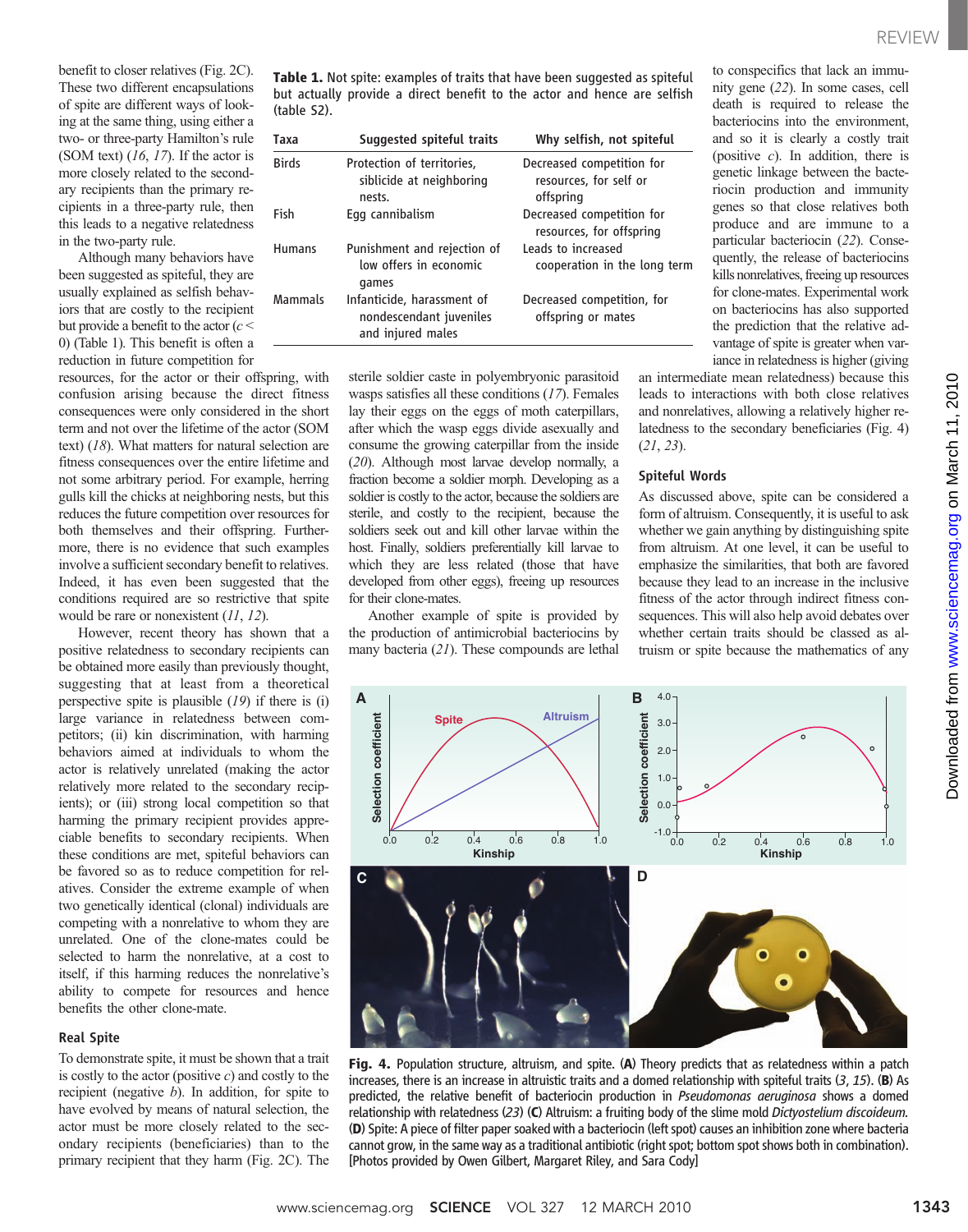#### REVIEW

case can be rearranged so as to make a spiteful or altruistic two-party rule (16, 17).

However, there are also a number of reasons why it is useful to distinguish spite from altruism (17). From a behavioral perspective, there is a clear difference between helping and harming. Additionally, there are biologically interesting differences between altruism and spite. For example, local competition for resources typically selects for spite and against altruism (21); altruistic traits are predicted to show a positive relationship with relatedness  $(3)$ , whereas spiteful traits are predicted to show a domed relationship (Fig. 4) (19, 21); and kin discrimination is key in the examples of spite, whereas altruism can often evolve without kin discrimination when limited dispersal keeps relatives together (3).

Spite can also be defined from a mechanistic or psychological perspective in primates and humans as a behavior that harms another or arises from a desire to harm another  $(24, 25)$ . In these cases, harming is likely to be favored because on average it provides a direct benefit to the actor  $(c < 0)$  and is selfish, not spiteful. It is crucial not to mix definitions of spite by raising the problem and rarity of evolutionary spite then going on to examine a harming behavior that provides a direct benefit to the actor, and therefore is not evolutionary spiteful. The specific conditions required to favor evolutionary spite might make it relatively unlikely in humans and other primates. Indeed, spite may be rare in general because it is hard to obtain situations in which populations are structured so that harming nonrelatives is an efficient way of helping relatives.

#### Greenbeards

Hamilton  $(3, 26)$  pointed out that indirect-fitness benefits require genetic relatedness per se and not kinship. Imagine a gene (or cluster of tightly-linked genes) that gives rise to a conspicuous phenotype, uses this phenotype to discriminate between carriers and noncarriers of the gene, and leads to costly helping toward other carriers of the gene (Fig. 2D). This gene could be favored by natural selection, even if carriers share no other genes in common. Thus, the crucial requirement for altruism is genetic relatedness at the altruism locus and not genealogical relationship over the whole genome.

Dawkins proposed the hypothetical example of a gene that gives rise to a green beard while simultaneously prompting individuals with green beards to direct cooperation toward other green-bearded individuals (27). However, this "greenbeard" mechanism can also occur without a visible tag. What is required more generally is a single gene (or a number of tightly-linked genes) encoding both the cooperative behavior and causing cooperators to associate (26, 28). Greenbeards are one of the two ways in which natural selection can favor altruistic behavior, with the other being interactions with genealogical kin (3). However, despite this fundamental position it has been assumed that greenbeards

would not occur in nature because they could be easily invaded by "falsebeards" (cheats) that displayed the beard without also performing the behavior (27).

This assumption has been overturned by the discovery of a number of altruistic greenbeards. In the slime mold Dictyostelium discoideum, individuals with the *csa* gene adhere to each other in aggregation streams and cooperatively form fruiting bodies while excluding noncarriers of the gene (5). Other examples have been found in yeast, a bacterial plant pathogen, and a lizard (SOM text). In addition, spiteful greenbeards have been discovered, including the Gp-9 gene of the fire ant Solenopsis invicta (29). Workers with the b allele at this locus use odor to determine whether prospective queens also carry this allele, dismembering them if they do not. Another example is provided by bacteriocin production, in which the bacteriocin-encoding gene and the immunity gene are tightly linked (22).

Theoretical work has clarified when we would expect greenbeards to occur (30). Greenbeards can be categorized into four groups, with different evolutionary dynamics, according to whether they are altruistic (helping) or spiteful (harming) and always expressed (obligate; for example, bacteriocins) or only expressed in response to the presence of the greenbeard in others (facultative; for example, Gp-9). For all cases except the facultative altruistic greenbeard, the greenbeard is selected against at low frequencies and only favored when it has established itself to a certain frequency. Population structure can solve this problem by keeping individuals with greenbeards together. The best place to look for new greenbeards may be in microbes, in which asexual growth can lead to extreme population structuring; the relatively simple link between genotype and phenotype may prevent a decoupling of beard and social trait (falsebeards), and genetic knockouts facilitate the detection of greenbeards (30).

Some models for altruism in humans (31–34) and social insects (15) implicitly invoke greenbeard mechanisms without realizing this, such as the suggestion that altruistic individuals differ from individuals who are not altruistic in some observable characteristic [such as being more likely to smile and laugh (31, 32)] or models of "strong reciprocity" that assume punishment and altruism to be genetically linked (33, 34). However, there is no reason to suspect that traits such as smiling or punishment will be encoded by the same gene or closely linked genes as those that lead to altruism. Consequently, falsebeards could arise, and these proposed explanations for altruism would not be evolutionarily stable (30).

#### Conclusions

A unifying theme in all the issues that we have discussed here is the importance of the interplay between theory and data. The monogamy hypothesis cuts through the superfluous details by focusing on a key aspect of the underlying biology. Theoretical work on spite and greenbeards was spurred by biological examples but then led to a unifying framework that illuminated detection problems and suggested where to look for further examples. All of these examples illustrate that the distinction between genetics  $(r)$  and ecology  $(b/c)$  is both artificial and unhelpful. What really matters is how they interact, as has always been emphasized by Hamilton's rule.

#### References and Notes

- 1. C. Darwin, On the Origin of Species by Means of Natural Selection, or, the Preservation of Favoured Races in the Struggle for Life (John Murray, London, UK, 1859).
- 2. R. A. Fisher, The Genetical Theory of Natural Selection (Clarendon, Oxford, 1930).
- 3. W. D. Hamilton, J. Theor. Biol. 7, 1 (1964).
- 4. W. D. Hamilton, Nature 228, 1218 (1970).
- 5. D. C. Queller, E. Ponte, S. Bozzaro, J. E. Strassmann, Science 299, 105 (2003).
- 6. A. Grafen, J. Evol. Biol. 20, 1243 (2007).
- 7. A. Gardner, Biol. Lett. 5, 861 (2009).
- 8. J. J. Boomsma, Philos. Trans. R. Soc. Lond. B Biol. Sci. 364, 3191 (2009).
- 9. W. O. H. Hughes, B. P. Oldroyd, M. Beekman, F. L. W. Ratnieks, Science 320, 1213 (2008).
- 10. R. L. Trivers, H. Hare, Science 191, 249 (1976).
- 11. R. Craig, Evolution 33, 319 (1979).
- 12. J. E. Strassmann, D. C. Queller, Proc. Natl. Acad. Sci. U.S.A. 104 (suppl 1), 8619 (2007).
- 13. J. J. Boomsma, Curr. Biol. 17, R673 (2007).
- 14. J. E. Duffy, K. S. Macdonald, Proc. Biol. Sci. 277, 575 (2010). 15. E. O. Wilson, B. Hölldobler, Proc. Natl. Acad. Sci. U.S.A.
- 102, 13367 (2005). 16. L. Lehmann, K. Bargum, M. Reuter, J. Evol. Biol. 19, 1507 (2006).
- 17. A. Gardner, I. C. W. Hardy, P. D. Taylor, S. A. West, Am. Nat. 169, 519 (2007).
- 18. K. R. Foster, T. Wenseleers, F. L. W. Ratnieks, Ann. Zool. Fenn. 38, 229 (2001).
- 19. A. Gardner, S. A. West, J. Evol. Biol. 17, 1195 (2004).
- 20. D. Giron, D. W. Dunn, I. C. W. Hardy, M. R. Strand,
- Nature 430, 676 (2004).
- 21. A. Gardner, S. A. West, A. Buckling, Proc. Biol. Sci. 271, 1529 (2004).
- 22. M. A. Riley, J. E. Wertz, Annu. Rev. Microbiol. 56, 117 (2002). 23. R. F. Inglis, A. Gardner, P. Cornelis, A. Buckling, Proc.
- Natl. Acad. Sci. U.S.A. 106, 5703 (2009). 24. M. Hauser, K. McAuliffe, P. R. Blake, Philos. Trans. R. Soc.
- Lond. B Biol. Sci. 364, 3255 (2009).
- 25. K. Jensen, J. Call, M. Tomasello, Proc. Natl. Acad. Sci. U.S.A. 104, 13046 (2007).
- 26. W. D. Hamilton, in Biosocial Anthropology, R. Fox, Ed. (Wiley, New York, 1975), pp. 133–155.
- 27. R. Dawkins, The Selfish Gene (Oxford Univ. Press, Oxford, 1976).
- 28. L. Lehmann, L. Keller, J. Evol. Biol. 19, 1365 (2006).
- 29. L. Keller, K. G. Ross, Nature 394, 573 (1998).
- 30. A. Gardner, S. A. West, Evolution 64, 25 (2010).
- 31. R. H. Frank, Am. Econ. Rev. 77, 593 (1987).
- 32. M. J. Owren, J.-A. Bachorowski, in Emotions: Current Issues and Future Directions, T. J. Mayne, G. A. Bonanno, Eds. (Guilford, New York, 2001), pp. 152–191.
- 33. H. Gintis, J. Theor. Biol. 206, 169 (2000).
- 34. S. Bowles, H. Gintis, Theor. Popul. Biol. 65, 17 (2004).
- 35. G. R. Price, Nature 227, 520 (1970).
- 36. We thank J. Alpedrinha, K. Boomsma, A. Griffin, M. Hauser, K. Jensen, L. Keller and P. Taylor for comments and the Royal Society, European Research Council, and Leverhulme Trust for funding.

#### Supporting Online Material

www.sciencemag.org/cgi/content/full/327/5971/1341/DC1 SOM Text Tables S1 and S2

References

10.1126/science.1178332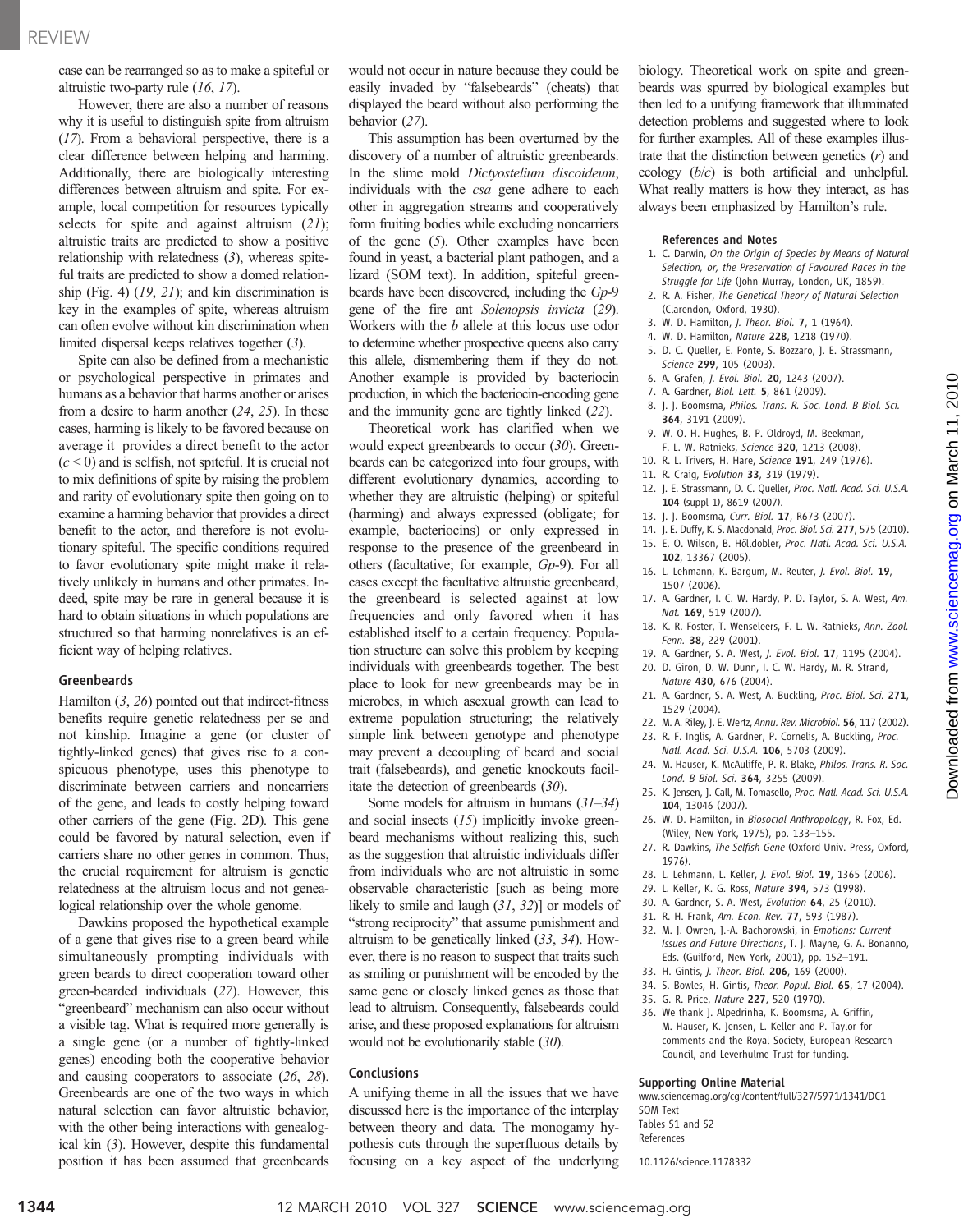

www.sciencemag.org/cgi/content/full/327/5971/1341/DC1

Supporting Online Material for

# **Altruism, Spite, and Greenbeards**

Stuart A. West\* and Andy Gardner\*

\*To whom correspondence should be addressed. E-mail: stuart.west@zoo.ox.ac.uk (S.A.W); andy.gardner@zoo.ox.ac.uk (A.G.)

> Published 12 March 2010, *Science* **327**, 1341 (2010) DOI: 10.1126/science.1178332

# **This PDF file includes:**

SOM Text Tables S1 and S2 References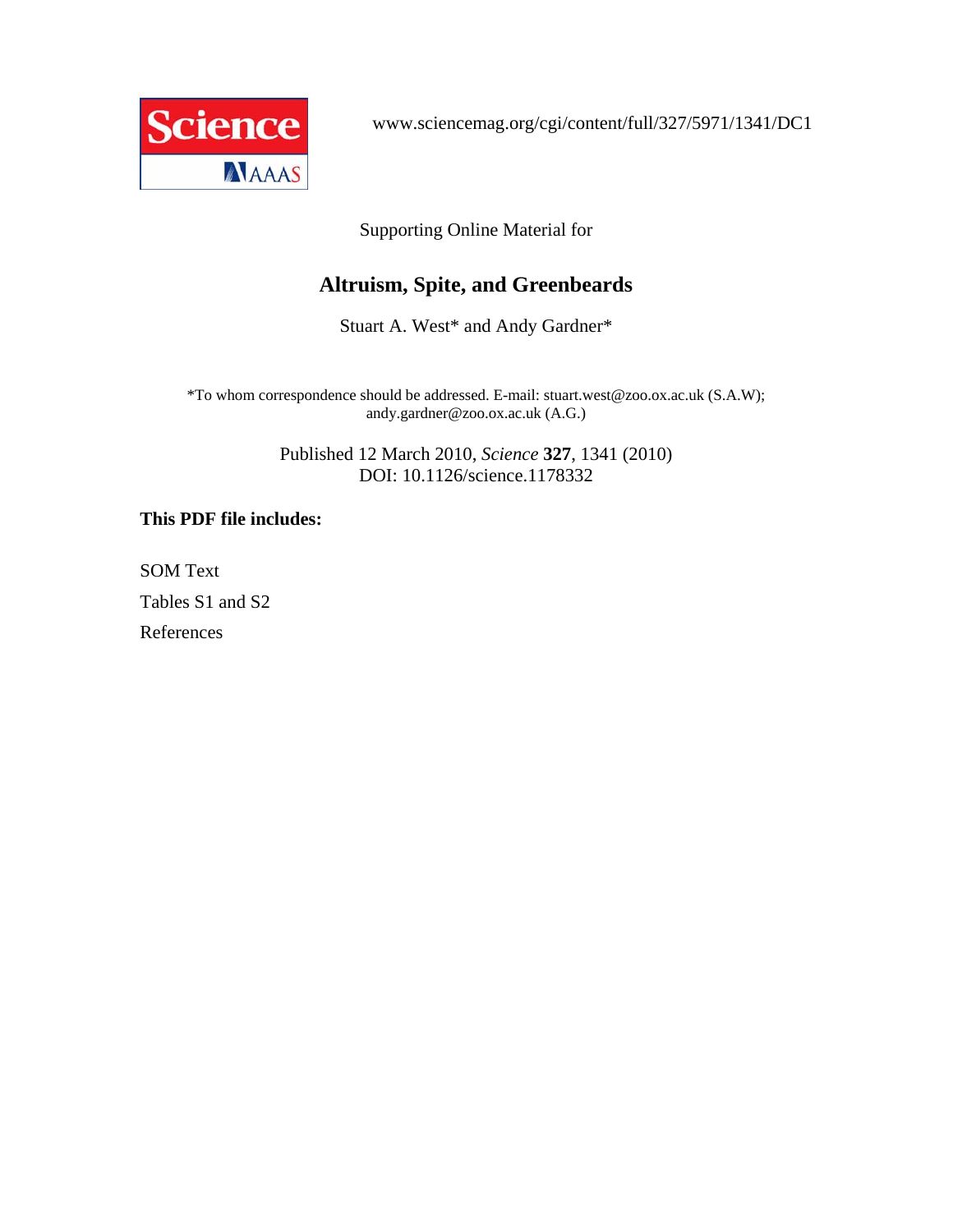## **Supporting Online Material for 'Altruism, Spite and Greenbeards', by Stuart A. West & Andy Gardner**

In this section we expand in greater detail upon several issues we address in the main text, clarifying links with the existing literature more generally.

### **Hamilton's rule**

Hamilton's rule (1, 2) is usually written as  $rb - c > 0$ , or in some equivalent form, which emphasizes a fitness interaction between a single actor (who suffers a fitness decrement *c*) and a single recipient (who gains a fitness increment *b*). However, actions will typically have fitness consequences for more than one recipient, so more generally we can write  $\sum_{i\in I} r_i b_i - c > 0$ , where *I* is the set of all individuals (excluding the actor) whose fitness is affected by the action ( $b_i \neq 0$ ) and who are positively or negatively related to the actor  $(r_i \neq 0)$ , and  $r_i$  and  $b_i$  are the relatedness and fitness increment, respectively, corresponding to the *i*<sup>th</sup> recipient. Typically, costs and benefits are framed in absolute (surviving offspring) or relative (share of population reproductive success) terms. In scenarios where individuals belong to separate classes, such as sex or age classes, fitness effects must be expressed in terms of reproductive value (*3-5*). Note that this summation form is still Hamilton's rule, and it would be pointless to argue, for example, that Hamilton's rule is invalidated when there is more than one recipient. Rather, the key elements of Hamilton's rule are: (1) the notion that a positive inclusive fitness effect is the ultimate criterion for an action to be favoured by natural selection; (2) that inclusive fitness is given by the sum of direct fitness and indirect fitness; and (3) that fitness effects for recipients are translated into indirect fitness effects for the actor in proportion to the genetic relatedness of actor and recipient.

Nevertheless, it is worthwhile to ask: when does the simpler two-party rule  $rb - c$ > 0 exactly predict the direction of change in gene frequencies? It does so when the action has a single primary recipient to which the actor is positively or negatively related, and when secondary recipients are either absent or unrelated to the actor. In an infinite population, with either no or global regulation of density *in response to the social action*, secondary fitness consequences are either absent or shared among individuals whose relatedness to the actor is zero. In a finite population, the social action only gives a net secondary indirect fitness effect of zero if there is no density regulation effect for other individuals. This is because the secondary recipients will generally not have an average relatedness of zero to the actor. Exceptional cases exist in principle: where density regulation falls unevenly on the other individuals in the population, and in a contrived way in relation to their relatedness to the actor, so as to give a secondary indirect fitness effect of exactly zero; or else, slightly more plausibly, where the recipient is related to the actor by  $r = -1$ , so the remainder of the population is related to the actor, on average, by zero. Note that, if we choose to measure costs and benefits in relative-fitness or reproductive-value terms, then density regulation is unavoidable as, for one individual to gain, other individuals must lose, and *vice versa*. These considerations reveal that, in very many cases, the indirect fitness effects of social actions owing to their impact on secondary recipients cannot be ignored, and two-party Hamilton's rules will be the exception rather than the rule.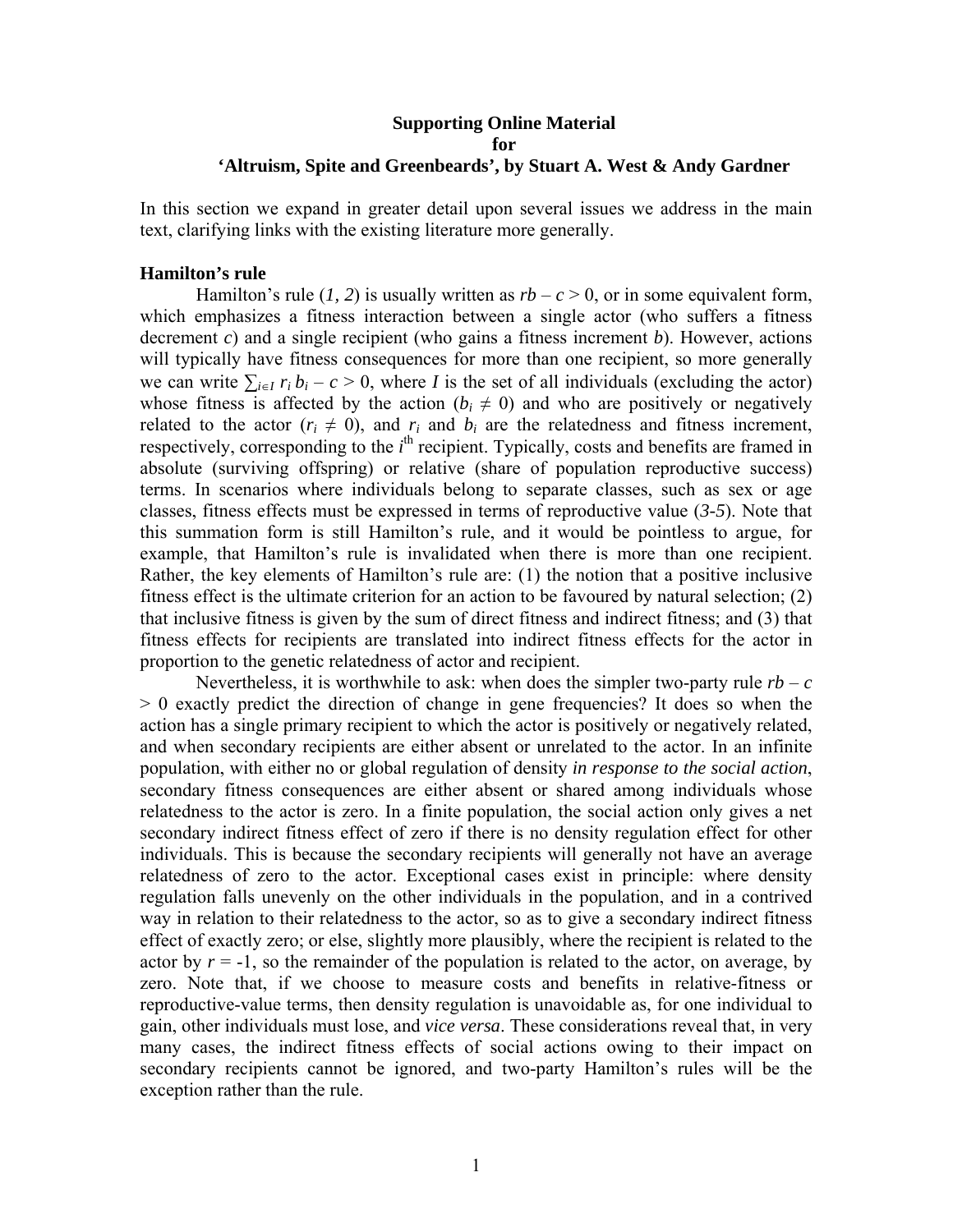## **The haplodiploidy hypothesis**

Hamilton (*2, 6*) suggested that, because haplodiploidy leads to a female being more related to her sisters (*r*=0.75, assuming an outbred panmictic population where females mate once) than her own offspring (*r*=0.5), this makes it easier for Hamilton's rule to be satisfied. This has become known as the haplodiploidy hypothesis.

Trivers & Hare (*7*) pointed out that this doesn't necessarily hold, because haplodiploidy also leads to a female being less related to a brother  $(r=0.25)$ , which exactly cancels the benefit of increased relatedness to sisters. They suggested that the haplodiploidy hypothesis could still hold if the sex ratio was biased towards females to whom the workers would be more related (their sisters).

Craig (*8*) showed that this also wouldn't work, because a female biased sex ratio would make the relative reproductive value of females lower than that of males, to the extent that this exactly cancels any relatedness benefit.

A number of workers have since shown that the haplodiploidy hypothesis can still be rescued if the workers are able to disproportionately help sisters, but the population sex ratio is not biased. For example, if there are split sex ratios, or if workers preferentially help sisters. This can happen through a number of possible life histories, although there is no evidence that any of them are of general importance (*9-15*).

Can the haplodiploidy hypothesis be rescued by worker production of sons? Charnov (*16*) showed that the haplodiploidy hypothesis could not be rescued by workers simply producing sons. This is because the relatedness to sons is the same as the mean relatedness to sisters and brothers  $(r=0.5)$ . The haplodiploidy hypothesis can be rescued by worker production, but only with the additional complexity that workers distinguish between brothers and sisters and specifically substitute sons for brothers. However, he argues that this is unlikely to be important because it would require the simultaneous evolution of helping and being able to determine sex of siblings. This is unlikely because there would be no selection for the ability to determine the sex of siblings until helping had already evolved.

Can the haplodiploidy hypothesis be rescued by maternal affects? Maternal effects are when phenotypes are influenced by the genotype of the mother as well as the genotype of the individual being examined. Wade (*17*) showed that maternal effects which benefit the mother but not the offspring can spread more easily in haplodiploids. This suggests that the parental manipulation hypothesis (*18*), that that eusociality could arise by parents coercing some young into becoming helpers, such as through reduced fertility, may occur more easily in haplodiploids.

## **The monogamy hypothesis**

Boomsma (*19, 20*) was not the first to highlight the significance of monogamy, but the merit of his reformulation of this idea with explicit emphasis on life-time monogamy is that it can be explains the evolution of permanent eusociality in very simple terms. Historical details can be found in Boomsma's (*19, 20*) papers.

### **The ecological correlates of cooperation and eusociality**

 A number of studies have examined the ecological correlates of cooperation and eusociality.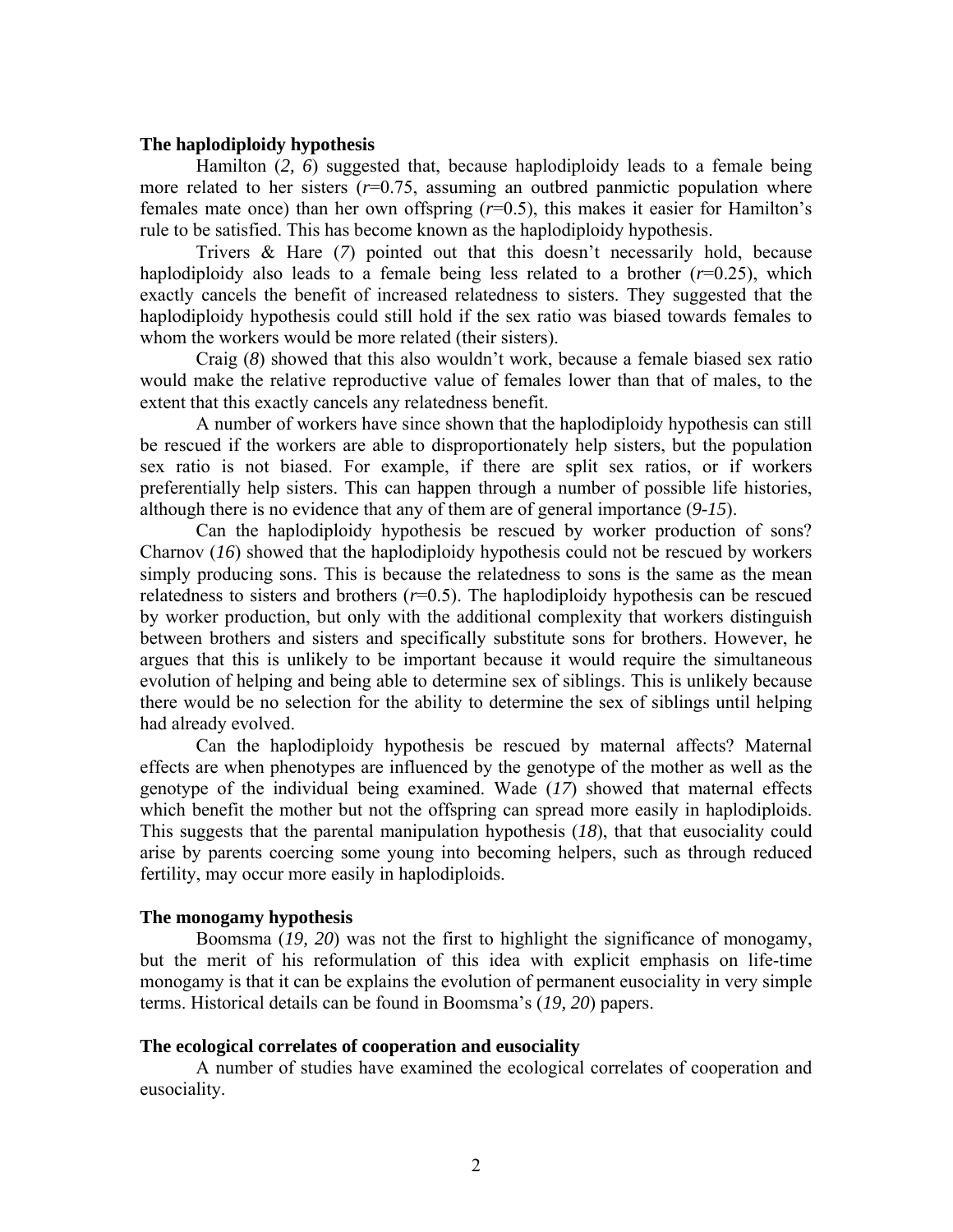In the eusocial insects it has been suggested that ecological advantages of cooperation and eusociality arise from two factors (*21, 22*). First, there can be a substantial benefit to staying at the natal nest and helping defend a valuable resource. This advantage of "fortress defense" is likely to be important in species which live in protected, expandable sites, where food is obtained, such as the wood galleries of termites and the plant galls of social aphids and thrips. Remaining to help at the natal 'fortress' avoids the risk of death associated with migration, and because food is available locally, little feeding care is required, the first worker specialists are generally soldiers, specialized for defence.

Second, there can be a 'life insurance' benefit in species where the adults must leave the nest to forage for food to feed their dependent young (*23, 24*). In these species, when multiple individuals help raise the larvae, this allows parental care to be completed even if one or more adults die. This insurance benefit is likely to be key in species such as ants, bees and wasps, and has been experimentally supported in a tropical hover wasp (*25*).

In mole-rats, solitary species tend to live in mesic habitats with a well-balanced supply of water, whereas the eusocial species live in arid areas where rainfall is low and unpredictable (*26*). In the latter kind of habitat, food resources are patchy making foraging more risky, and harder soil means that the energetic cost of foraging (burrowing) is higher. Across all mole-rat species, larger groups are associated with a lower density of food (underground roots and swollen tubers of plants) and a greater variation in rainfall (*26*).

In sponge-dwelling shrimps, it has been argued that competition for host sponges, which provide both habitat and food is a key ecological factor driving the evolution of cooperation and eusociality (*27*). Extreme competition for sponges reduces the benefit of dispersing to breed independently (ecological constraints), and increases the benefit of staying to help defend the natal patch. This is analogous to 'fortress defense', discussed above.

In birds, cooperatively breeding species tend to live in regions where the winters are warm and the variation in temperature is low, thus enabling species to become sedentary and maintain territories all year round (*28, 29*). This provides support for the idea that cooperation is favoured when available breeding sites are limiting (habitat saturation), because it would lead to year round competition for breeding sites. Considering life history variables, cooperative breeding species tend to have lower mortality rates and lower rates of dispersal, which could also lead to greater competition for territories (*28, 29*). In many bird cases, helping may represent the best of a bad job, in response to factors such as failed breeding attempts (*30*) or a lack of suitable nesting sites (*31*), and so the *b*/*c* ratio can be very high due to a low *c*.

## **Social behaviours and intentional language**

From an evolutionary perspective a trait or behavior is social if it has fitness consequences for both the individual that performs that behavior (the actor) and another individual (the recipient). Hamilton (*2*) classified social behaviors according to whether the consequences they entail for the actor and recipient are beneficial (increase direct fitness) or costly (decrease direct fitness) (Table SOM1).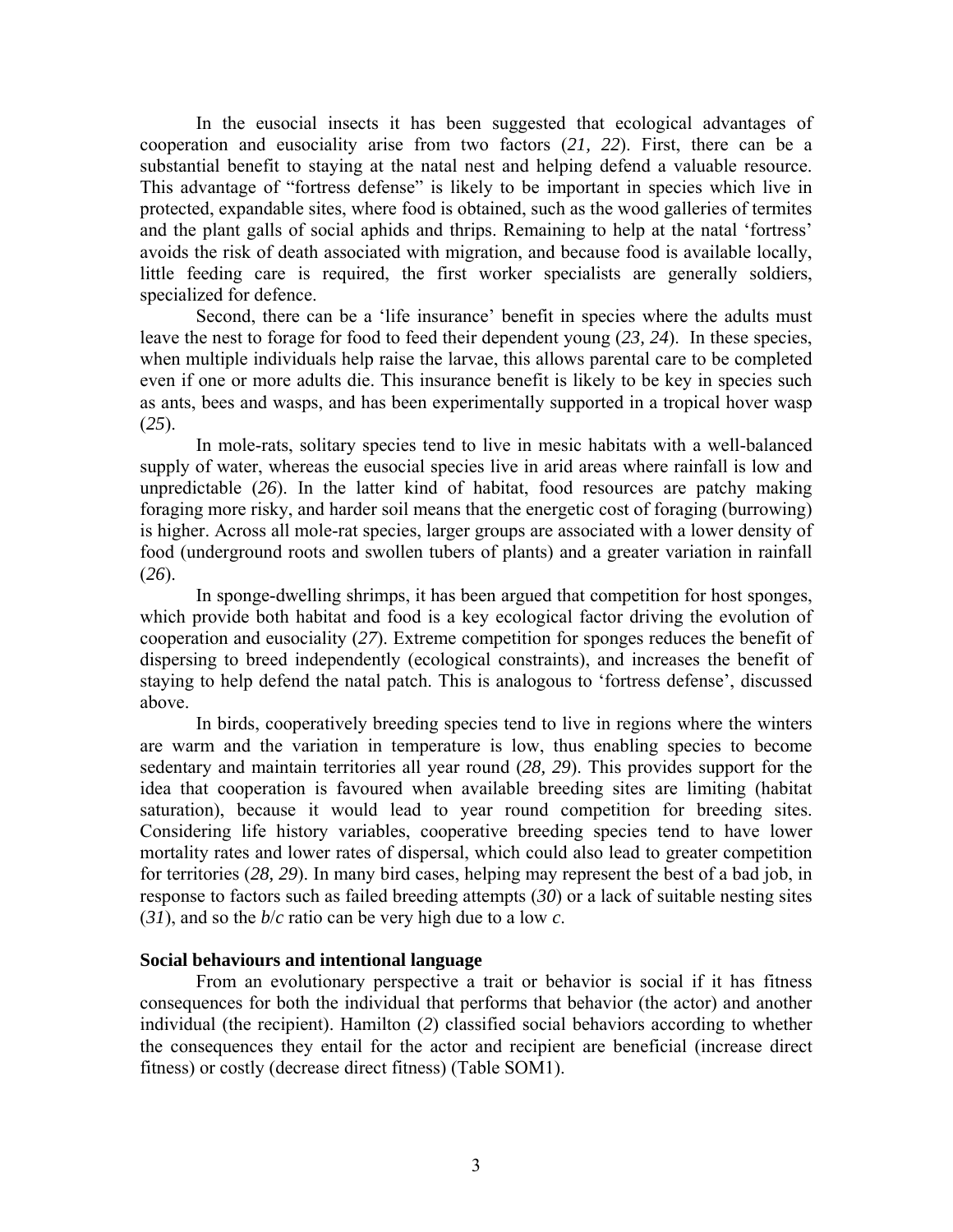The adaptationist approach provides the formal justification for the use of intentional language, such as altruism and spite (*32*). Specifically, the dynamics of natural selection leads to individual organisms that behave as fitness maximizing agents, and hence behave as if they have intention or purpose at the individual level. Intentional terms do not provide a superficial gloss, but rather convey important information about gene frequency dynamics. In particular, the maximizing agent analogy has been formalized with respect to an individual's lifetime reproductive success – not for just some aspect of fitness (e.g. fecundity) or over some limited time scale or relative to some subset or group of the population.

Alternative evolutionary definitions of terms such as altruism both cause confusion and lack a formal justification (*33*). For example, the use of 'reciprocal altruism' defines altruism over the short-term fitness consequences. However, natural selection operates on lifetime fitness consequences, not over some arbitrary short-term. Reciprocal altruism is not actually altruistic (Fig. 2), and so better termed reciprocity' (*33*). To give another example, the group selection literature defines altruism relative to the fitness of other individuals in the group (*34*). However, natural selection operates on fitness relative to the population, not some arbitrary fraction of it. These and other examples are discussed in greater detail in the following section.

| Effect on actor | Effect on recipient |          |  |
|-----------------|---------------------|----------|--|
|                 |                     |          |  |
|                 | Mutually beneficial | Selfish  |  |
|                 | Altruistic          | Spiteful |  |

**Table SOM1. Social Behaviors.** An evolutionary classification scheme for social behaviors that have been selected for by natural selection (*2, 33*). Effects are measured in terms of lifetime effects on direct fitness. Helping behaviors are + to the recipient, and can be mutually beneficial or altruistic. Harming behaviors are – to the recipient and can be selfish or spiteful. Cooperation is defined as a helping behavior that has evolved at least partially due to the effect on the recipient – this includes all altruistic behaviors and some mutually beneficial behaviors (*33*). Most social behaviors will have fitness consequences for three or more individuals, so we may say that a behavior is altruistic in relation to impact upon one recipient, and spiteful in relation to its impact upon another recipient. It is reasonable to term such a behavior as altruism if the primary recipient is the beneficiary, and spite if the primary recipient is the victim.

## **Not altruism**

Terms such as altruism have very specific meanings, which convey useful information. If these terms are misused, or redefined, the result is confusion (*33*). This has been a particularly large problem with the term altruism (*33*), p. 419-423), which has been redefined in many ways, including: (a) reciprocal altruism, where helping is favoured because it will lead to the actor being helped back at a later date (*35*); (b) a decrease in the fitness of the focal individual, relative to the other members of its group (relatively costly to individual, relatively beneficial to the group; sometimes termed 'weak altruism') (*34, 36-41*); (c) a decrease in fitness over the short term (*42, 43*); (d) playing cooperate in a prisoners' dilemma game (*44*); (e) a failure to harm others (*45*); (f) the mechanism by which one individual is motivated to help others (*46*).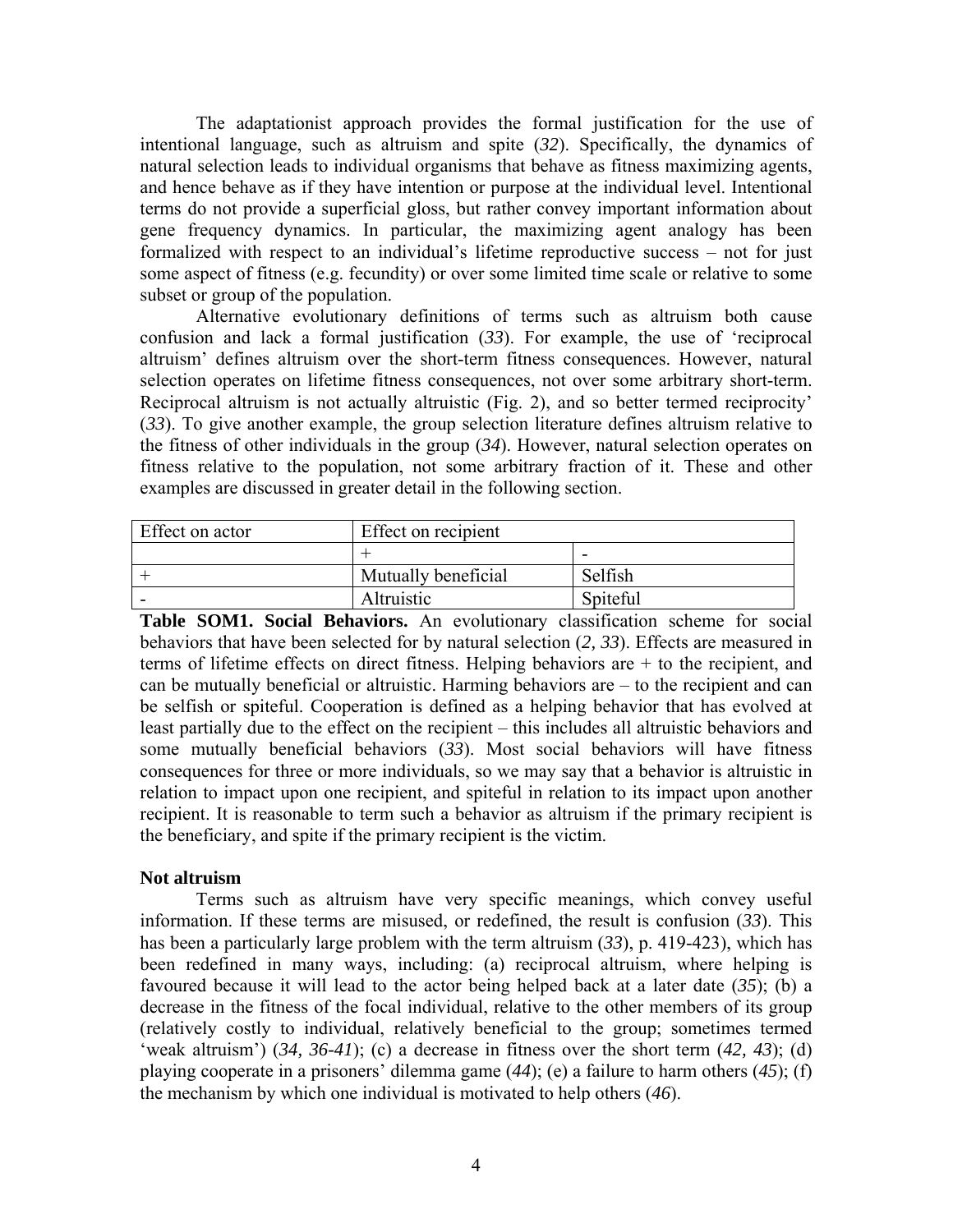The problem with all of these redefinitions is that they include situations where cooperation could provide a direct fitness benefit, and hence could be mutually beneficial. Consequently, this leads to a behavior being labeled as altruistic when it isn't costly and actually benefits the actor. For example, considering reciprocal helping (example a above), cooperation is only favored (between non-relatives) if it leads to an overall benefit (through increased likelihood of being helped in the future), in which case it is mutually beneficial, and so reciprocal altruism is not altruistic. In the other cases (examples b-f) helping can be mutually beneficial or altruistic (-/+), depending upon model details and parameter values assumed. Elsewhere, we discuss in detail the confusion that this can lead to (*33*). Such redefinitions obscure the fundamental distinction between when direct or indirect fitness benefits are required to explain the observed cooperation (*33, 47, 48*). This can lead to the situation where a behavior is described as altruistic, but can be explained by direct fitness benefits (i.e. by selfinterested or self-regarding behaviors). More formally, these redefinitions are misleading because the spread of a gene is determined by its overall (lifetime) fitness consequences, relative to others in the breeding population, and not its consequences over some arbitrarily defined 'short-term', or relative to some subset of the population, such as with whom they happen to interact (*4, 33, 49, 50*).

It is also worth comparing the distinction between altruism and the various redefinitions with Boomsma's (*19, 20*) emphasis of the importance of the distinction between obligate and facultative eusociality (*51*). As long as eusociality is not obligate (i.e. every member of a helper caste is affected) there is still a (albeit often faintly minor) direct fitness interest to be had in the future from switching developmental pathway to personal breeding. This is why Boomsma categorizes facultative eusociality under cooperative breeding.

## **Spiteful or selfish?**

There are numerous examples of harming traits which have been argued to represent evolutionary (or Hamiltonian) spite, but which can be explained by direct benefits to the actor, and which therefore represent selfish not spiteful traits (*52, 53*). In table SOM2 we summarize a number of examples, going into greater detail than in table 1. For many of these cases, the fact that the trait can be explained by direct benefits has already been pointed out. We would like to emphasize the additional point, that in all of these cases, there is no evidence that the harm caused by these traits provides a benefit to secondary recipients to who the actor is more closely related than the primary recipient (i.e. there is an appreciably negative relatedness).

In many of these examples the direct benefits to the actor of the trait are made explicit. For example "The primary impetus for infanticidal behavior is the elimination o offspring of other individuals to increase the probability of representation of one's own off- spring in the subsequent generation" (*54*). In such cases, the mislabeling as spite seems to follow from a lack of appreciation that the characterization of behaviors depends upon their overall (total or long-term) fitness costs to the actor, and not some arbitrary energetic or other cost measured over a short-term period. Another key point is that what matters is the average consequences of a trait, not individual cases. This is because the classification is based upon fitness consequences, and natural selection acts on the average fitness consequences of a trait. For example, suppose that aggression was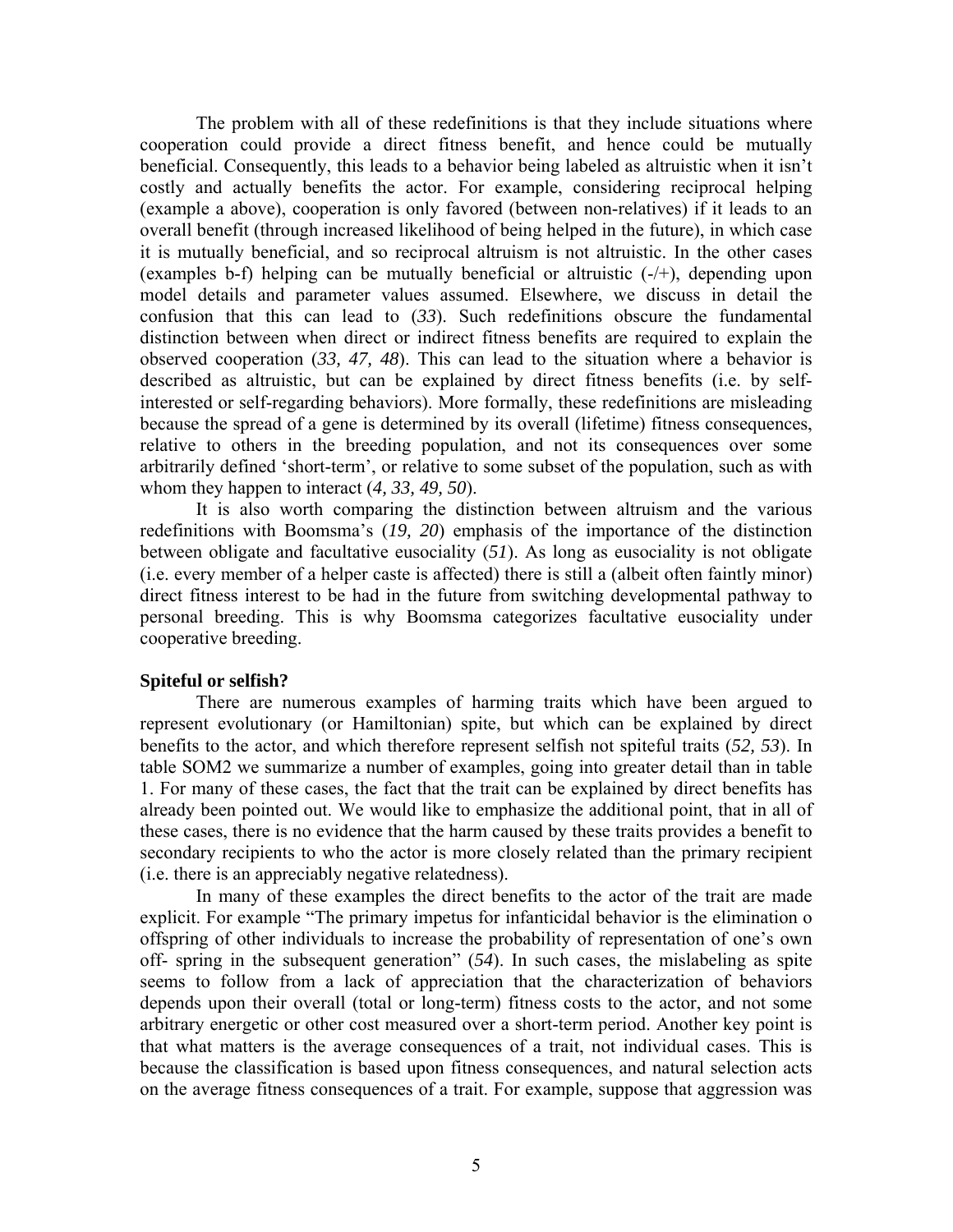favored towards non-cooperative individuals to make them more likely to cooperate with the actor in the future. In this case, the aggression is favored because it is on average selfish, and it would be wrong to label it as selfish when it worked and spiteful when it didn't lead to a change in behavior. Finally, we also stress that the classification scheme is for traits that have been selected for by natural selection, and not strategies that are not selected in theoretical games, as our aim is to explain the existing diversity.

In two of the cases given in table SOM2, it is possible that the trait is sometimes performed spitefully. Further work is required to clarify these cases. First, Brereton (*55*) suggests the possibility that, whilst there will usually be return benefits to the sexual interferer (e.g. see p. 133-134), it is also possible that: "However, in stumptail macaques, where individuals of all age-sex classes participate, interference may be spiteful, inflicting a cost on the intruder and enough stress upon the mating male and female to delay conception, and may ultimately contribute to an intruder receiving a return benefit. Immatures may be participating on behalf of their mature kin." If immatures are interfering to increase the reproductive success of elder relatives, this would be spiteful. Second, it is theoretically possible that parasite-infected hosts could be favored to act in a way which increases the likelihood that non-relatives are infected, and hence decrease the competition for resources encountered by relatives (*56, 57*). However, we know of no empirical example that could fit this.

Wallace (*58*) discusses whether misinformation (deception) can be favored by natural selection and suggests that his analysis complements Hamilton's (*59*) analysis of selfish and spiteful behaviors. The examples he then gives, such as nuptial feeding, are more likely to be driven by selfish benefits. However, it is possible that deception could be favored as a spiteful trait, and Wallace emphasizes the need to limit misinformation to unrelated members of the population.

| Organism              | <b>Trait</b>           | <b>References</b> | Why selfish      |
|-----------------------|------------------------|-------------------|------------------|
|                       |                        |                   | and not spiteful |
| <b>Birds</b>          | Protection of          | $(60-62)$         | Reduced          |
|                       | territories            |                   | competition for  |
|                       |                        |                   | resources        |
| Herring gull (Larus   | Siblicide at           | (63, 64)          | Reduced          |
| argentatus) and       | neighbouring nests     |                   | competition for  |
| western gull $(L$ .   |                        |                   | resources        |
| <i>occidentalis</i> ) |                        |                   |                  |
| <b>Humans</b>         | Punishment and         | (65)              | In natural       |
|                       | rejection of offers in |                   | conditions,      |
|                       | ultimatum game         |                   | would lead to    |
|                       |                        |                   | increased        |
|                       |                        |                   | cooperation in   |
|                       |                        |                   | long term        |
| Humans                | Contributing less than | (66, 67)          | Individuals are  |
|                       | predicted in an        |                   | maximizing       |
|                       | economic game          |                   | relative payoff, |
|                       |                        |                   | and/or perceive  |
|                       |                        |                   | other            |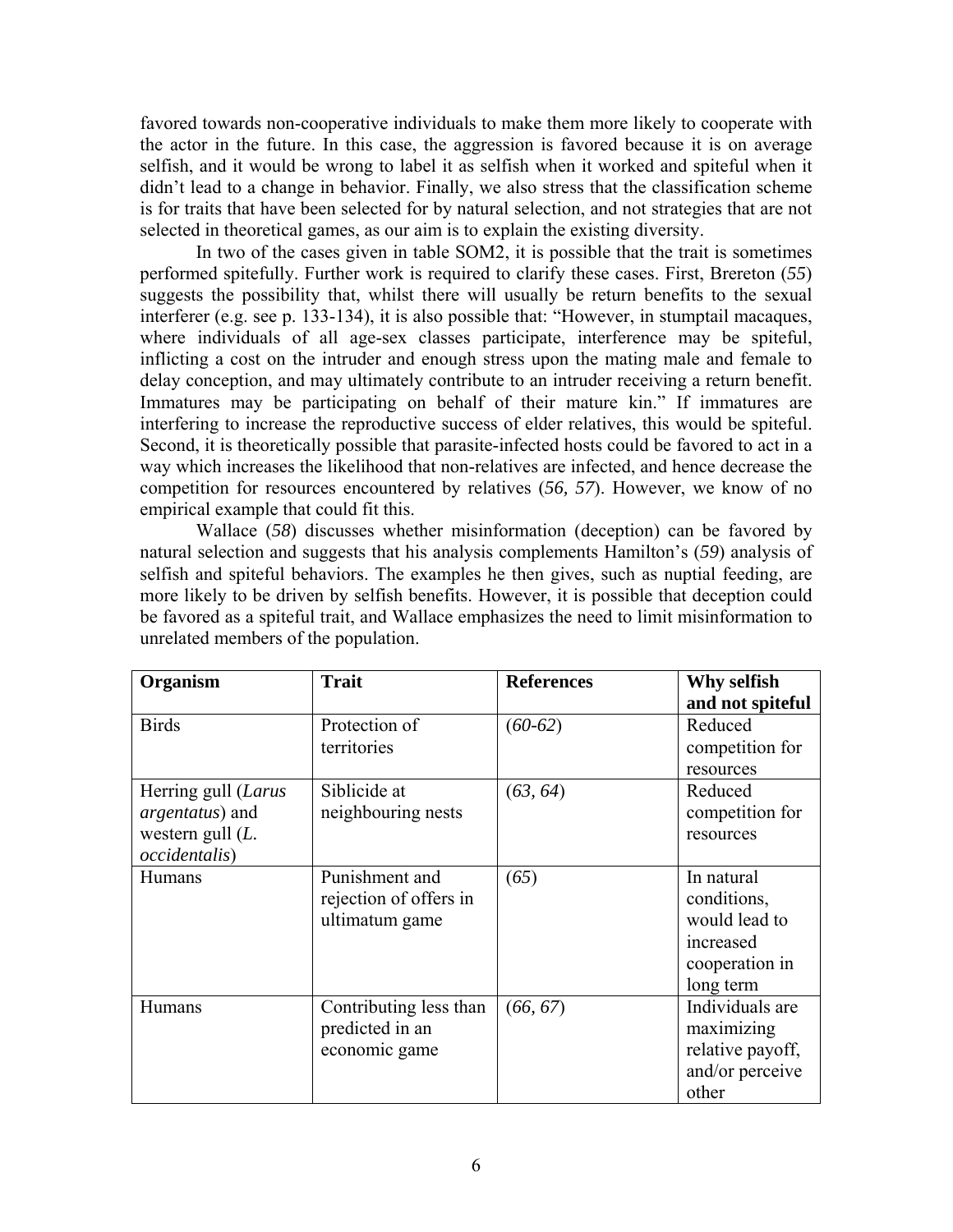|                      |                       |          | individuals in         |
|----------------------|-----------------------|----------|------------------------|
|                      |                       |          | their group as         |
|                      |                       |          | competitors.           |
| Macaques (several    | Harassing infant and  | (68)     | Reduced                |
| species)             | juvenile daughters of |          | competition for        |
|                      | others                |          | own offspring          |
| Macaques (stumptail, | Sexual interference   | (55)     | Increased              |
| Macaca arctoides)    |                       |          | reproductive           |
|                      |                       |          | success in long        |
|                      |                       |          | term                   |
| Mammals              | Infanticide           | (54)     | Reduced                |
|                      |                       |          | competition for        |
|                      |                       |          | own offspring          |
| Monkeys (Old         | Oestrous              | (69, 70) | Honest signal of       |
| World)               | advertisement         |          | quality                |
| Mountain sheep       | Harassing injured     | (68)     | Increases              |
| (Ovis Canadensis)    | male                  |          | chance the             |
|                      |                       |          | harassed male          |
|                      |                       |          | dies, and so           |
|                      |                       |          | reduces                |
|                      |                       |          | competition for        |
|                      |                       |          | mates in next          |
|                      |                       |          | breeding season        |
| Parasite hosts       | Decreased             | (56, 57) | No non-relatives       |
|                      | transmission of       |          | of same species        |
|                      | parasites             |          | are being              |
|                      |                       |          | harmed, so it is       |
|                      |                       |          | a helping              |
|                      |                       |          | altruistic trait,      |
|                      |                       |          | not a harming          |
|                      |                       |          | spiteful trait         |
| Sticklebacks         | Egg cannabilism       | (64, 71) | Reduced                |
|                      |                       |          | competition for        |
|                      |                       |          | own ofspring           |
| Theoretical          | Aggression            | (72)     | More aggressive        |
|                      |                       |          | individuals are        |
|                      |                       |          | less likely to be      |
|                      |                       |          | attacked in the        |
|                      |                       |          | future                 |
| Theoretical          | Defect in the         | (73)     | <b>Exploitation of</b> |
|                      | prisoner's dilemma    |          | cooperators            |

**Table SOM2. Selfish not spiteful.** Examples of traits which have been suggested as spiteful, but actually provide a direct benefit to the actor, and are hence selfish (*52, 53*). This table provides further details of the examples given in table 1.

# **Further examples of spite**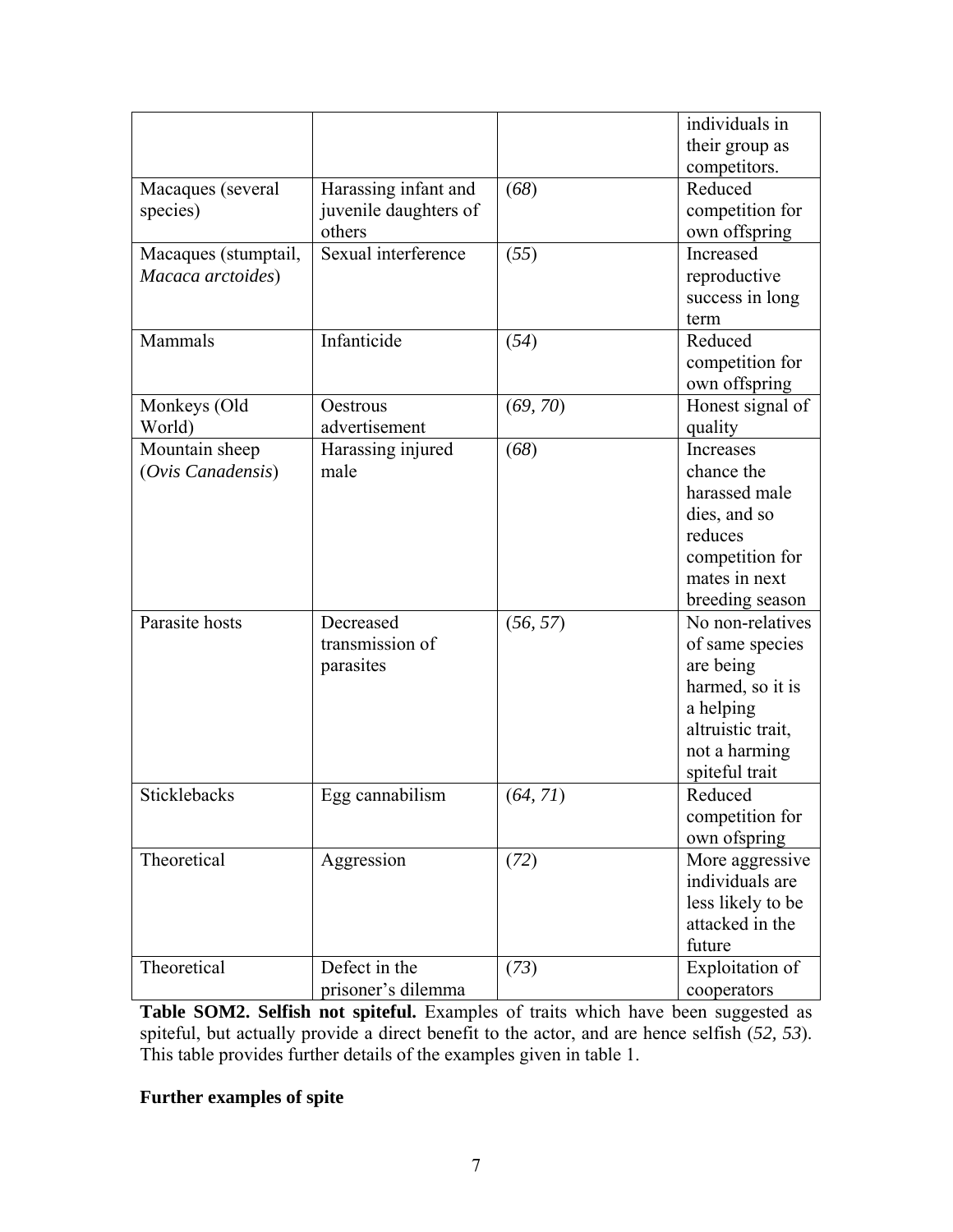Several other traits have been suggested as possible examples of spite. These include: worker policing and sex-ratio manipulation in the social insects (*53*); sperm competing for eggs (*74*); other forms of antagonism between microbes. Spite is likely to be less common than altruism, because it is hard to obtain situations where relatedness is sufficiently negative that harming non-relatives is an efficient way of helping relative

## **Hamiltonian versus Wilsonian Spite**

A number of authors have distinguished Hamiltonian (*59*) from Wilsonian (*75*) spite (*53, 65, 76, 77*). In these cases, Hamiltonian spite is defined as when a harming trait is favored because it is directed towards negatively related individuals, and Wilsonian spite as when a harming trait is directed towards individuals whose reduced reproductive success provides an indirect benefit towards relatives. However, as we have stressed in the main text, these are not different cases, they are just alternate ways of looking at the same thing. More formally, they are alternate ways of arranging the mathematic of the same situation, depending upon the reference population (or economic neighborhood; (*78*)) with which relatedness is calculated relative to (*79, 80*). The distinction between Hamiltonian and Wilsonian spite does not appear to have been made by Wilson (*75*) – his figure showing the indirect benefit to relatives was used to illustrate Hamilton's idea of spite.

#### **Negative relatedness and spiteful behavior**

In this section we provide a more detailed discussion of "negative relatedness", and how spiteful behavior directed against negative relations can be favored in the same way as altruism directed towards positive relations (following (*81*)). Although often phrased as a probability of sharing genes in common, the kin selection coefficient of relatedness is actually a statistical measure that describes the genetic similarity of two individuals relative to the population average (*59, 82*). If the recipient carries the actor's genes at a higher frequency than the population as a whole (i.e. individual A in the diagram below), then the two individuals are positively related  $(r > 0)$ . Conversely, if the recipient carries the actor's genes at a lower frequency than the population as a whole (individual B), then the two individuals are negatively related  $(r < 0)$ . Finally, if the recipient carries the actor's genes at a frequency that is equal to the population as a whole, then the two individuals are zero related  $(r = 0)$ . It follows that the average relatedness in the population is zero.

Relatedness provides a measure of value, describing how valuable is the reproductive success of one individual relative to the reproductive success of another individual, from the perspective of the latter (*83*). If an actor and recipient are positively related, then the actor can increase the frequency of its own genes in the population by promoting the reproductive success of the recipient. This is the source of the indirect fitness benefit that drives the evolution of altruistic behaviors (*2*). Alternatively, if the actor and recipient are negatively related, then the actor can increase the frequency of its own genes in the population by *reducing* the reproductive success of the recipient. This is the source of the indirect fitness benefit that drives the evolution of spiteful behaviors (*59*). In other words, losing a negative relation is equivalent to gaining a relative! An alternative way of conceptualizing this is that by harming individuals to whom the actor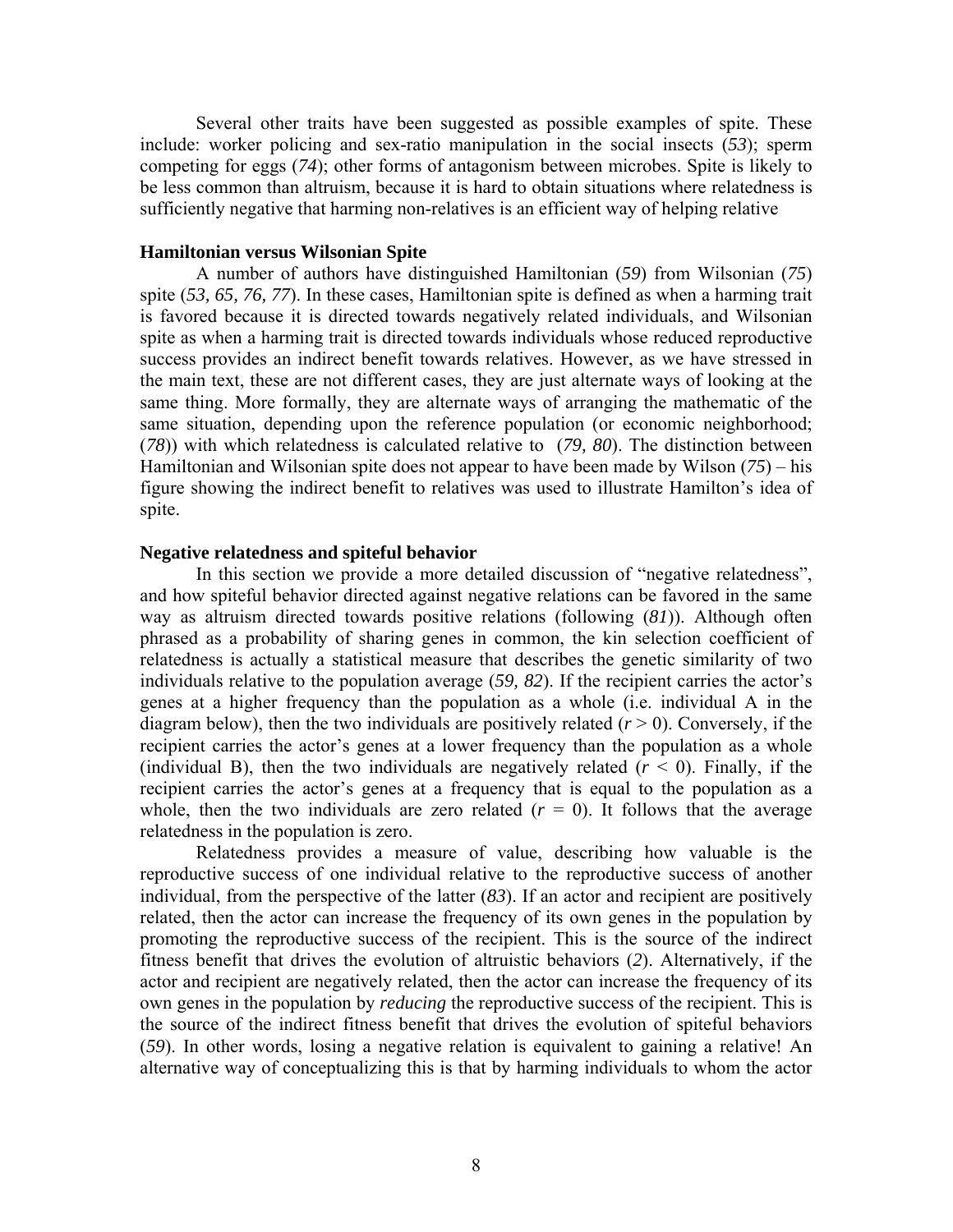is not related, this reduces competition faced by the relatives of the actor, and hence is favored as a form of indirect altruism (*79, 80*).

It can be difficult for organisms to identify which members of their population are, on average, sufficiently negatively related to make costly spiteful behavior worthwhile (*77*). Kin discrimination and greenbeard mechanisms provide potential solutions. For example, if an individual bearing a greenbeard gene can recognize which other members of its population are carriers and non-carriers, then the proportion *p* of individuals in the role of carrier have a relatedness of 1, whereas the proportion 1-*p* in the role of non-carriers have relatedness of *r*. Because the average relatedness in the population is zero, we may write  $p \times 1 + (1-p) \times r = 0$  and this can be rearranged to express the relatedness of a non-greenbeard recipient to a greenbeard actor as  $r = -p/(1-p)$ . This negative relatedness decreases from a maximum of zero in the limit of a vanishingly rare greenbeard ( $r \rightarrow 0$  as  $p \rightarrow 0$ ) to negative infinity as the greenbeard approaches fixation ( $r \rightarrow 0$ )  $\rightarrow$  - $\infty$  as  $p \rightarrow 1$ ).

## **Greenbeards**

In addition to those discussed in the main text, a number of other greenbeards have been found. The cell surface gene *FLO1* in the yeast *Saccharomyces cerevisiae*  seems to have very similar effects, leading to cooperative adherence with other cells that contain this gene (*84*). Another example is the tumour–inducing (Ti) plasmid in the bacterial plant pathogen *Agrobacterium tumefaciens*, which is inserted into plant cells to induce cell division and the synthesis of opines, an energy source that can be exploited only by bacteria carrying the plasmid (*85*). Finally, the *b* allele at the *OBY* locus in sideblotched lizards - homozygote (*bb*) males recognize each other, via their distinctive blue throat coloration, and form cooperative mate-guarding dyads (*86*). In this case, the phenotypic marker and cooperative behavior are encoded by different loci that are physically separated, but they are held in tight linkage disequilibrium by the strong correlational selection related to their mating system.

It is possible to conceptualize the cytoplasmic incompatibility induced in many insects by bacteria such as *Wolbachia* and *Cardinium* as a spiteful greenbeard, if the presence or absence of bacteria is regarded as different 'alleles' (*53, 77, 87*). The bacteria are transmitted through the host's eggs but not its sperm, and bacteria present in the testes modify sperm cells so that they give rise to unviable progeny unless the egg fertilized by the modified sperm also carries the infection. A number of theoretical models have examined the spread of cytoplasmic incompatability and the influence of population structure (*88-92*), giving results analogous to that in the spite and greenbeard literature (*77, 81*).

#### **Greenbeard Dynamics**

A number of papers have modeled greenbeard effects, although this was not always realized at the time (*40, 41, 81, 93-100*). These models are reviewed elsewhere (*81*). The general point in all of these models is that there is some assortment mechanism that ensures the social behavior is preferentially directed at or away from other carriers of that gene (*81, 93, 99, 101*). A summary of the evolutionary dynamics of greenbeards, and how they differ for the four types of greenbeard are discussed in detail elsewhere (*81*). The main points are that: (1) selection is positively frequency dependent for all types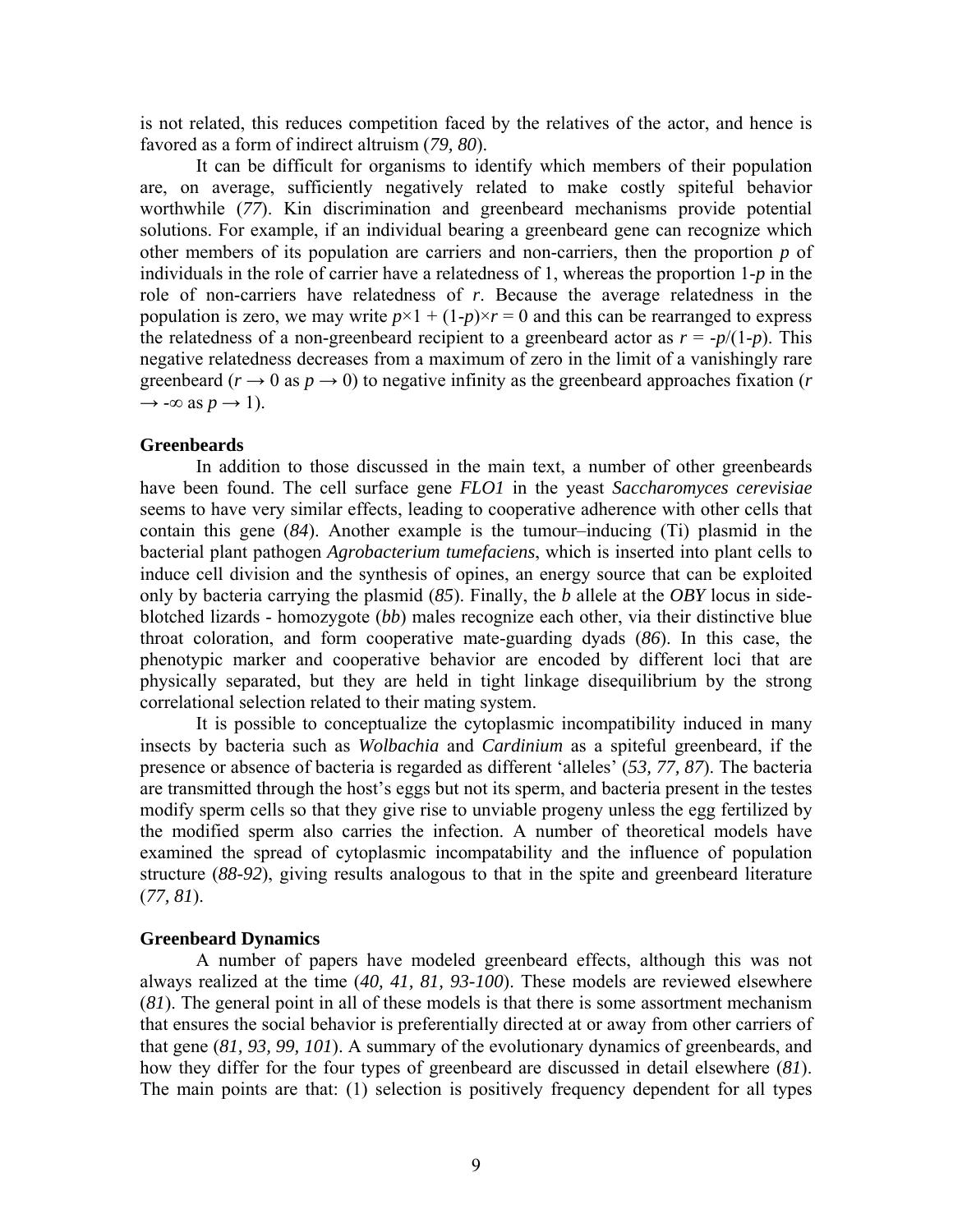except for facultative-helping, with the greenbeard gene disfavored at low frequency and favored at high frequency; (2) when greenbeards are favored, they are selected to go to fixation, which can obscure them. With bacteriocins, there is the added complication that bacteria can evolve costly resistance to bacteriocins, which can set up a balanced polymorphism between producers, resistants and sensitives, reminiscent of the rockscissors-paper game (*102, 103*). A key task for the future is to link spite theory to these dynamics, and multiple types of bacteriocin.

## **Genomic outlaws**

 It is often assumed that greenbeards are intragenomic outlaws, in conflict with the rest of the genome. However, this is not the case (*81*). Whilst there is selection at the rest of the genome to suppress the altruistic or spiteful action, while maintaining the signal (i.e. to become a falsebeard), there is exactly the same selection at the greenbeard locus itself. This is because whilst the behavior encoded by a greenbeard gene incurs a direct fitness cost, wearers of greenbeard benefit from the behavior of other greenbeard individuals, so that (on average) carrying a greenbeard gene may improve an individual's fitness. Modifiers at other loci will be favored to suppress the greenbeard mechanism when the benefit of wearing the beard does not outweigh the cost of greenbeard behavior, but in these situations the greenbeard allele is itself disfavoured (selection occurs in the same direction at all loci). Modifiers that suppress the behavior but not the growth of the beard will always be favoured, but so too is a 'falsebeard' allele arising at the greenbeard locus that achieves the same effect (again, selection occurs in the same direction at all loci)

- S1. W. D. Hamilton, *Am. Nat.* **97**, 354 (1963).
- S2. W. D. Hamilton, *J. Theor. Biol.* **7**, 1 (1964).
- S3. R. A. Fisher, *The Genetical Theory of Natural Selection* (Clarendon, Oxford, 1930), pp.
- S4. A. Grafen, *J. Theor. Biol.* **238**, 541 (2006).
- S5. A. Grafen, *J. Math. Biol.* **53**, 15 (2006).
- S6. W. D. Hamilton, *Annu. Rev. Ecol. Syst.* **3**, 193 (1972).
- S7. R. L. Trivers, H. Hare, *Science* **191**, 249 (1976).
- S8. R. Craig, *Evolution* **33**, 319 (1979).
- S9. J. Seger, *Nature* **301**, 59 (1983).
- S10. J. W. Stubblefield, E. L. Charnov, *Heredity* **57**, 181 (1986).
- S11. A. Grafen, *J. Theor. Biol.* **122**, 95 (1986).
- S12. P. Pamilo, *Am. Nat.* **137**, 83 (1991).
- S13. A. Teyssèdre, D. Couvet, L. Nunney, *Evolution* **60**, 2023 (2006).
- S14. S. A. Frank, B. J. Crespi, *Behav. Ecol. Sociobiol.* **24**, 155 (1989).
- S15. J. J. Boomsma, *Trends. Ecol. Evol.* **6**, 92 (1991).
- S16. E. L. Charnov, *Am. Nat.* **112**, 317 (1978).
- S17. M. J. Wade, *Evolution* **55**, 453 (2001).
- S18. R. D. Alexander, *Annu. Rev. Ecol. Syst.* **5**, 325 (1974).
- S19. J. J. Boomsma, *Current Biology* **17**, R673 (2007).
- S20. J. J. Boomsma, *Phil. Trans. R. Soc. Lond. B* **364**, 3191 (2009).
- S21. D. C. Queller, J. E. Strassmann, *Biocscience* **48**, 165 (1998).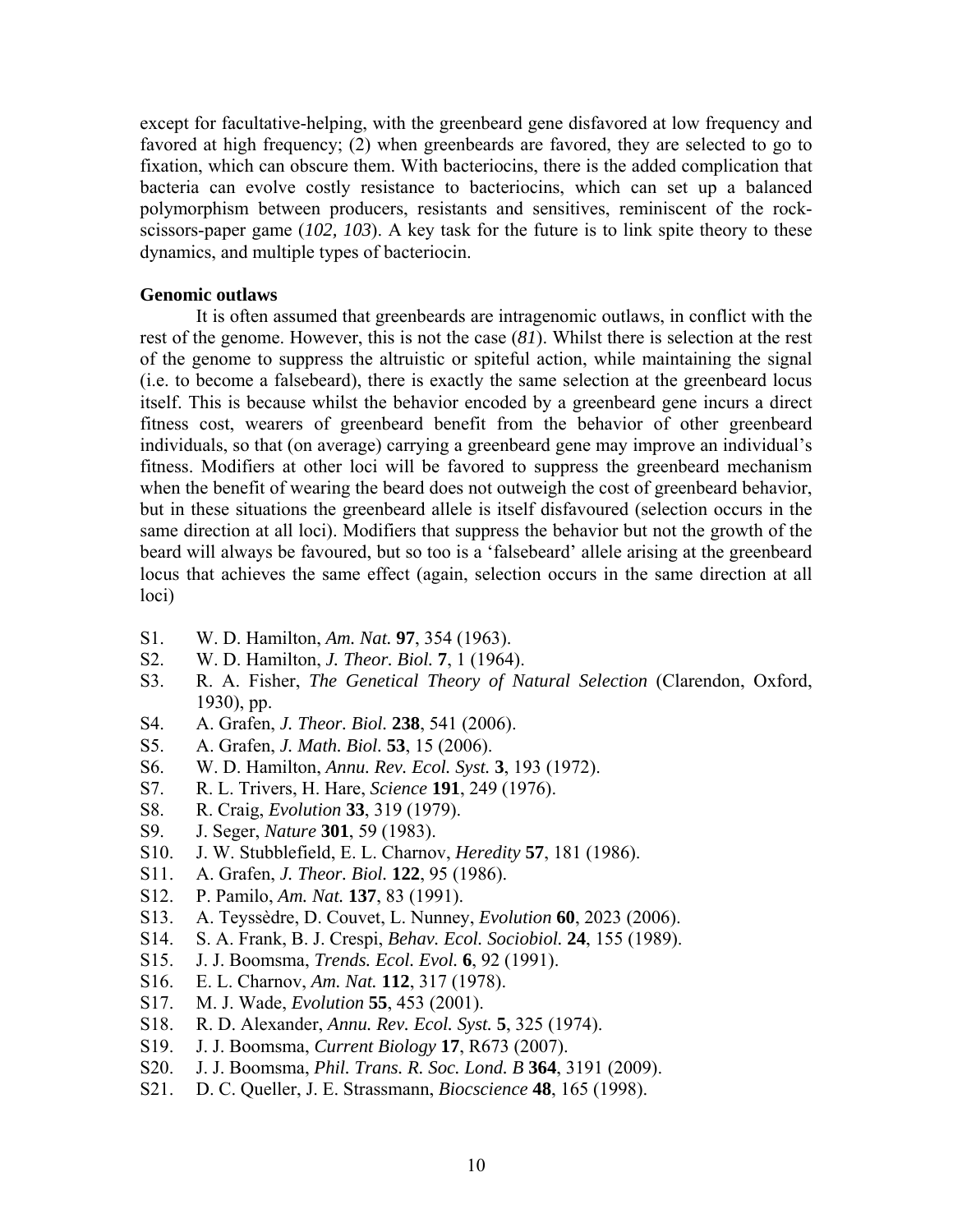- S22. J. E. Strassmann, D. C. Queller, *Proc. Nat. Acad. Sci. U.S.A.* **104**, 8619 (2007).
- S23. D. C. Queller, *Proc. Natl. Acad. Sci. U.S.A.* **86**, 3224 (1989).
- S24. R. Gadagkar, *Proc. Natl. Acad. Sci. U.S.A.* **88**, 10993 (1991).
- S25. J. Field, G. Shreeves, S. Sumner, M. Casiraghi, *Nature* **404**, 869 (2000).
- S26. C. G. Faulkes *et al.*, *Proc. Roy. Soc. London Ser. B* **264**, 1619 (1997).
- S27. J. E. Duffy, K. S. Macdonald, *Proc. Roy. Soc. Lond. B*, in press (2010).
- S28. K. E. Arnold, I. P. F. Owens, *Proc. Roy. Soc. Lond. B* **265**, 739 (1998).
- S29. K. E. Arnold, I. P. F. Owens, *Behavioral Ecology* **10**, 465 (1999).
- S30. A. D. C. MacColl, B. J. Hatchwell, *J. Anim. Ecol.* **73**, 1137 (2004).
- S31. J. Komdeur, *Nature* **358**, 493 (1992).
- S32. A. Grafen, *Proc. Roy. Soc. London Ser. B* **266**, 799 (1999).
- S33. S. A. West, A. S. Griffin, A. Gardner, *J. Evol. Biol.* **20**, 415 (2007).
- S34. D. S. Wilson, *Proc. Natl. Acad. Sci. U.S.A.* **72**, 143 (1975).
- S35. R. L. Trivers, *Q. Rev. Biol.* **46**, 35 (1971).
- S36. T. C. Bergstrom, *The American Economic Review* **85**, 58 (1995).
- S37. E. Sober, D. S. Wilson, *Unto Others: The Evolution and Psychology of Unselfish Behavior* (Harvard University Press, Harvard, Mass., 1998), pp.
- S38. R. Boyd, H. Gintis, S. Bowles, P. J. Richerson, *Proc. Natl. Acad. Sci. U.S.A.* **100**, 3531 (2003).
- S39. R. Baschetti, *Medical Hypotheses* **69**, 241 (2007).
- S40. H. Gintis, *J. Theor. Biol.* **206**, 169 (2000).
- S41. S. Bowles, H. Gintis, *Theor. Pop. Biol.* **65**, 17 (2004).
- S42. G. S. Becker, *Journal of Economic Literature* **14**, 817 (1974).
- S43. E. Fehr, U. Fischbacher, *Nature* **425**, 785 (2003).
- S44. T. C. Bergstrom, *Journal of Economic Literature* **34**, 1903 (1996).
- S45. A. J. Field, *Altruistically inclined? The behavioral sciences, evolutionary theory, and the origins of reciprocity.* (University of Michigan Press, Michigan, 2001), pp.
- S46. R. Axelrod, *The Evolution of Cooperation* (Basic Books, New York, 1984).
- S47. R. Dawkins, *Z. Tierpsychol.* **51**, 184 (1979).
- S48. B. Smuts, *Human Nature* **10**, 311 (1999).
- S49. A. Grafen, in *Behavioural Ecology: An Evolutionary Approach* J. R. Krebs, N. B. Davies, Eds. (Blackwell Scientific Publications, Oxford, UK, 1984) pp. 62-84.
- S50. A. Grafen, *J. Theor. Biol.* **217**, 75 (2002).
- S51. B. J. Crespi, D. Yanega, *Behavioral Ecology* **6**, 109 (1995).
- S52. L. Keller *et al.*, *Trends Ecol. Evol.* **9**, 103 (1994).
- S53. K. R. Foster, T. Wenseleers, F. L. W. Ratnieks, *Ann. Zool. Fennici* **38**, 229 (2001).
- S54. F. S. Dobson, R. K. Chesser, B. Zinner, *Ethol. Ecol. Evol.* **12**, 131 (2000).
- S55. A. R. Brereton, *Primates* **35**, 123 (1994).
- S56. L. Rózsa, *Journal of Parasitology* **85**, 1032 (1999).
- S57. L. Rózsa, *Oikos* **91**, 396 (2000).
- S58. B. Wallace, *Am. Nat.* **107**, 1 (1973).
- S59. W. D. Hamilton, *Nature* **228**, 1218 (1970).
- S60. N. Knowlton, G. A. Parker, *Nature* **279**, 419 (1979).
- S61. S. I. Rothstein, *Am. Nat.* **113**, 317 (1979).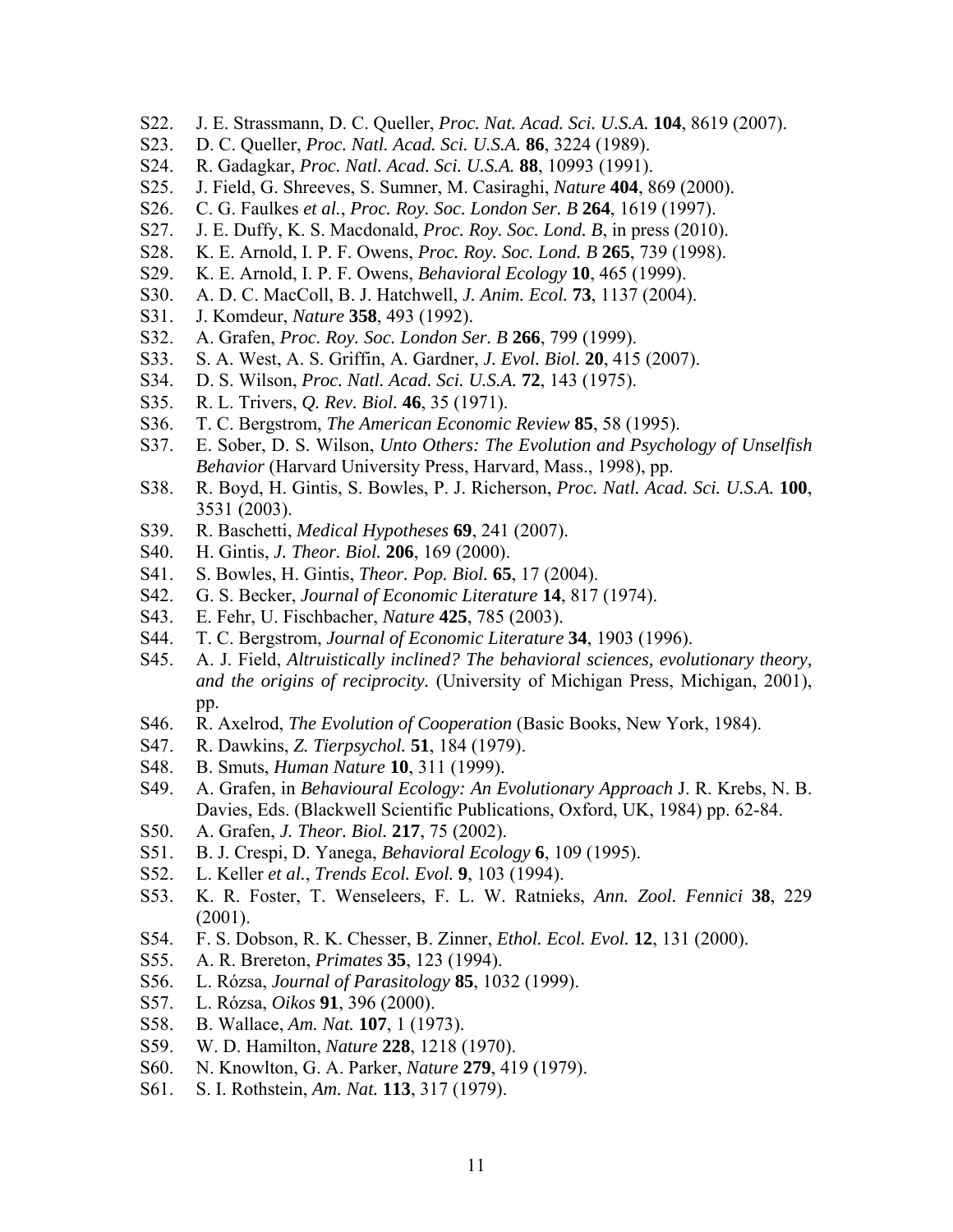- S62. W. L. Vickery, J. S. Brown, G. J. FitzGerald, *Oikos* **102**, 413 (2003).
- S63. R. Pierotti, *Am. Nat.* **117**, 290 (1980).
- S64. R. Gadagkar, *Trends Ecol. Evol.* **8**, 232 (1993).
- S65. M. Hauser, K. McAuliffe, P. Blake, *Phil. Trans. R. Soc. Lond. B* **364**, 3255 (2009).
- S66. T. Saijo, H. Nakamura, *Journal of Conflict Resolution* **39**, 535 (1995).
- S67. D. Brunton, R. Hasan, S. Mestelman, *Economics Letters* **71**, 405 (2001).
- S68. R. L. Trivers, *Social Evolution* (Benjamin/Cummings, Menlo Park, CA, 1985), pp.
- S69. M. Pagel, *Anim. Behav.* **47**, 1333 (1994).
- S70. J. Radwan, *Anim. Behav.* **49**, 1399 (1995).
- S71. G. J. FitzGerald, *Behav. Ecol. Sociobiol.* **30**, 201 (1992).
- S72. R. A. Johnstone, R. Bshary, *Proc. Roy. Soc. London Ser. B* **271**, 1917 (2004).
- S73. G. B. Pollock, *American Journal of Physical Anthropology* **77**, 459 (1988).
- S74. T. Pizzari, K. R. Foster, *PLOS Biology* **6**, e310 (2008).
- S75. E. O. Wilson, *Sociobiology* (Harvard University Press, Cambridge, Massachusetts, 1975), pp.
- S76. K. R. Foster, T. Wenseleers, F. L. W. Ratnieks, *Trends Ecol. Evol.* **15**, 469  $(2000)$ .
- S77. A. Gardner, S. A. West, *J. Evol. Biol.* **17**, 1195 (2004).
- S78. D. C. Queller, *Evol. Ecol.* **8**, 70 (1994).
- S79. L. Lehmann, K. Bargum, M. Reuter, *J. Evol. Biol.* **19**, 1507 (2006).
- S80. A. Gardner, I. C. W. Hardy, P. D. Taylor, S. A. West, *Am. Nat.* **169**, 519 (2007).
- S81. A. Gardner, S. A. West, *Evolution*, 64, 25-38 (2010).
- S82. A. Grafen, *Oxford Surv. Evol. Biol.* **2**, 28 (1985).
- S83. S. A. Frank, *Foundations of Social Evolution* (Princeton University Press, Princeton, 1998), pp.
- S84. S. Smukella *et al.*, *Cell* **135**, 726 (2008).
- S85. C. E. White, S. C. Winans, *Phil. Trans. R. Soc. Lond. B* **362**, 1135 (2007).
- S86. B. Sinervo, J. Clobert, *Science* **300**, 1949 (2003).
- S87. L. D. Hurst, *J. Theor. Biol.* **148**, 269 (1991).
- S88. T. Prout, *Evolution* **48**, 909 (1994).
- S89. M. Turelli, *Evolution* **48**, 1500 (1994).
- S90. S. A. Frank, *J. Theor. Biol.* **184**, 327 (1997).
- S91. M. Reuter, L. Lehmann, F. Guillaume, *BMC Evolutionary Biology* **8**, 134 (2008).
- S92. R. Haygood, M. Turelli, *Evolution* **63**, 432 (2009).
- S93. W. D. Hamilton, in *Biosocial Anthropology* R. Fox, Ed. (Wiley, New York, 1975) pp. 133-155.
- S94. I. Eshel, L. L. Cavalli-Sforza, *Proc. Natl. Acad. Sci. U.S.A.* **79**, 1331 (1982).
- S95. D. S. Wilson, L. A. Dugatkin, *Am. Nat.* **149**, 336 (1997).
- S96. L. Avilés, *Proc. Natl. Acad. Sci. U.S.A.* **99**, 14268 (2002).
- S97. J. Pepper, B. Smuts, *Am. Nat.* **160**, 205 (2002).
- S98. J. Pepper, *Artificial Life* **13**, 1 (2007).
- S99. L. Lehmann, L. Keller, *J. Evol. Biol.* **19**, 1365 (2006).
- S100. L. Lehmann, F. Rousset, D. Roze, L. Keller, *Am. Nat.* **170**, 21 (2007).
- S101. S. A. West, A. S. Griffin, A. Gardner, *Current Biology* **17**, R661 (2007).